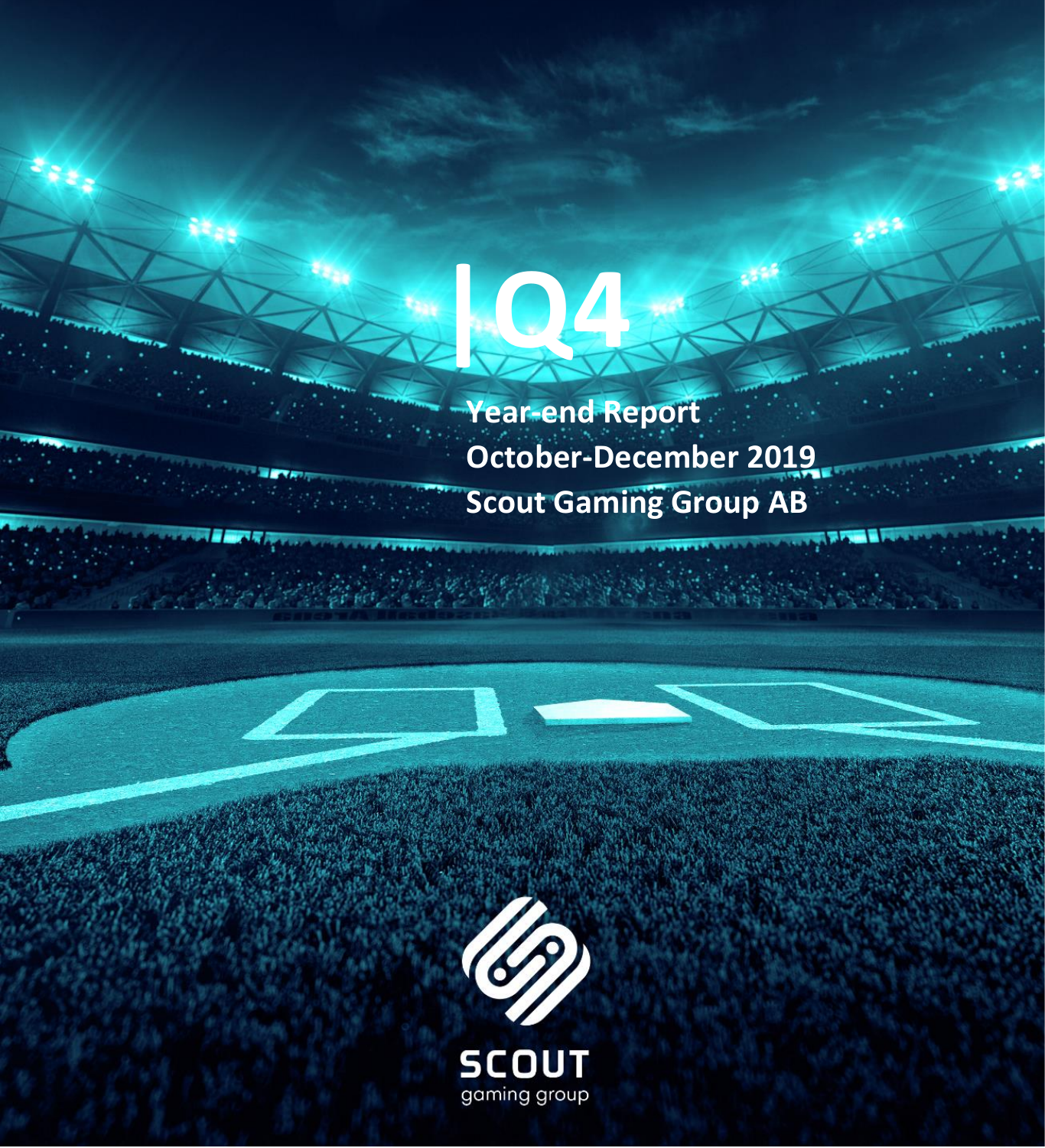

ALL FIGURES IN THIS REPORT IS STATED IN SWEDISH SEK UNLESS OTHERWISE STATED. BRACKETS IN THIS REPORT REFER TO THE CORRESPONDING PERIOD OF THE PREVIOUS YEAR, UNLESS OTHERWISE STATED. ALL FIGURES REFER TO THE GROUP UNLESS OTHERWISE **STATED.** 

# **Fourth Quarter: October - December 2019**

• Revenues increased to mSEK 10.0 (4.6), corresponding to a growth of 117% compared to same quarter last year

- EBITDA improved to mSEK -8.1 (-15.8)
- Net result improved to mSEK -13.3 (-17.8)
- Earnings per share amounted to SEK -0.9 (-1.4)

• Operator trading index (which illustrates the underlying client activity) increased to 1035 (625), a growth of 66%.

• Scout Gaming Group successfully launched with the operator brand Betway, initially for the African market under Betway's African licensee partner. Betway was founded in 2006 and is among the leading global operators. The brand is currently operating under local licences in a number of jurisdictions.

• Scout Gaming Group appointed Terje Bolstad to Group COO. Terje has an overall organizational responsibility for the Group as it now moves into an intense growth phase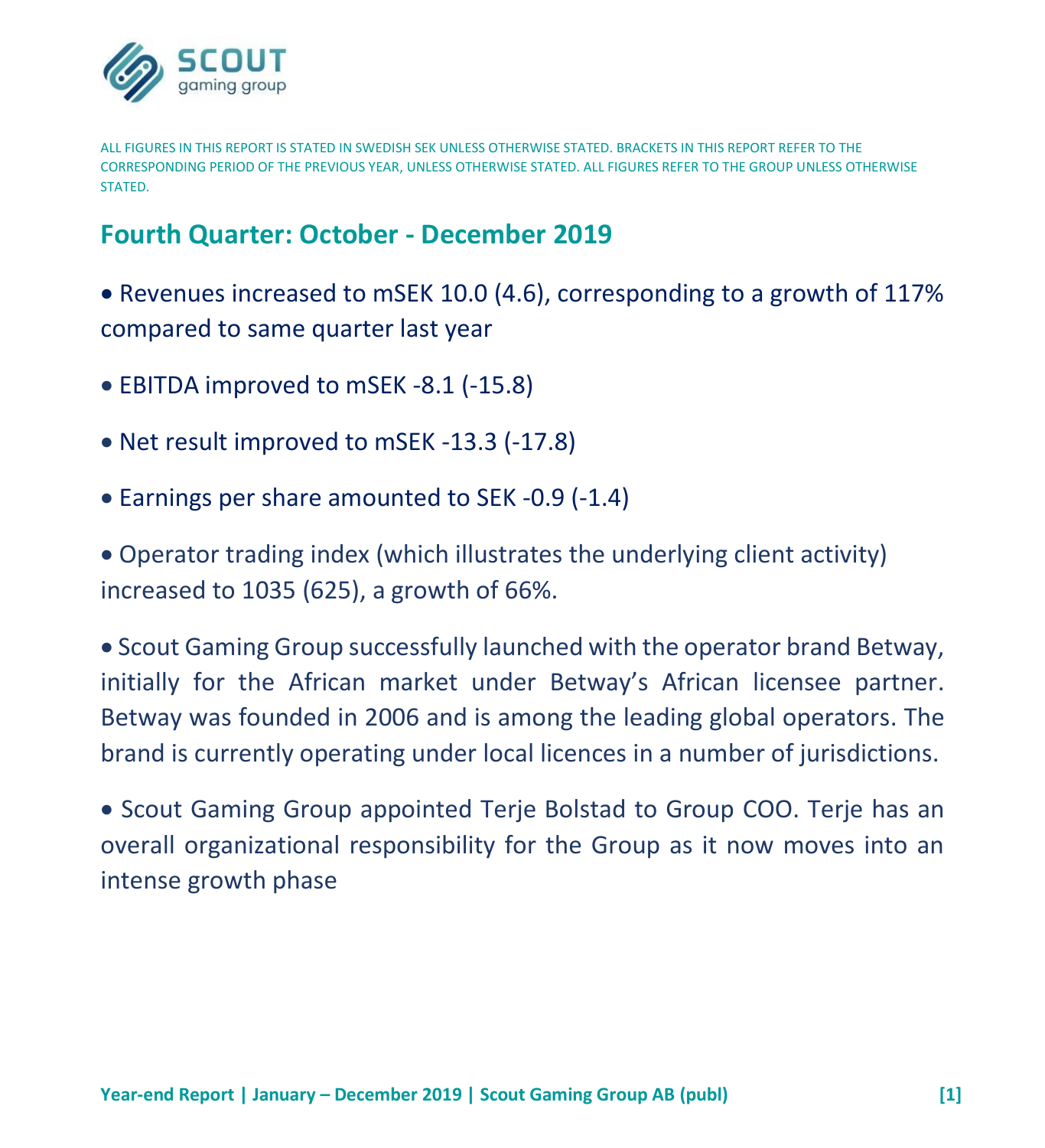

# **Full year: January - December 2019**

- Revenues increased to mSEK 25.7 (14.6)
- EBITDA was mSEK -42.8 (-37.0)
- Net result was mSEK -52.2 (-45.8)
- Earnings per share amounted to -3,8 kr (-3,6)

# **Events after the period ended**

• Scout Gaming entered into an omni-channel agreement with Allbet to deliver the company's Daily Fantasy Sports platform. Allbet is currently operating in the locally licensed Namibian market both online and land-based.

• Scout Gaming conducted directed share issues corresponding to approximately mSEK 36 towards institutional and industrial investors. Subscribers were Topline Capital Management, Tekkorp LLC, Enlabs AB (publ), Knutsson Holdings AB, and Novobis AB among others.

• Scout Gaming will supply Norsk Tipping with its fully fantasy sports offering after winning a tender and signing a contract with the Norwegian stategoverned entity.

• Scout Gaming has entered into an agreement with Bet Entertainment Technologies to deliver the company's Daily Fantasy Sports platform. The agreement gives Bet Entertainment Technologies full access to Scout Gaming's DFS platform enabling them to offer a complete Daily Fantasy Sports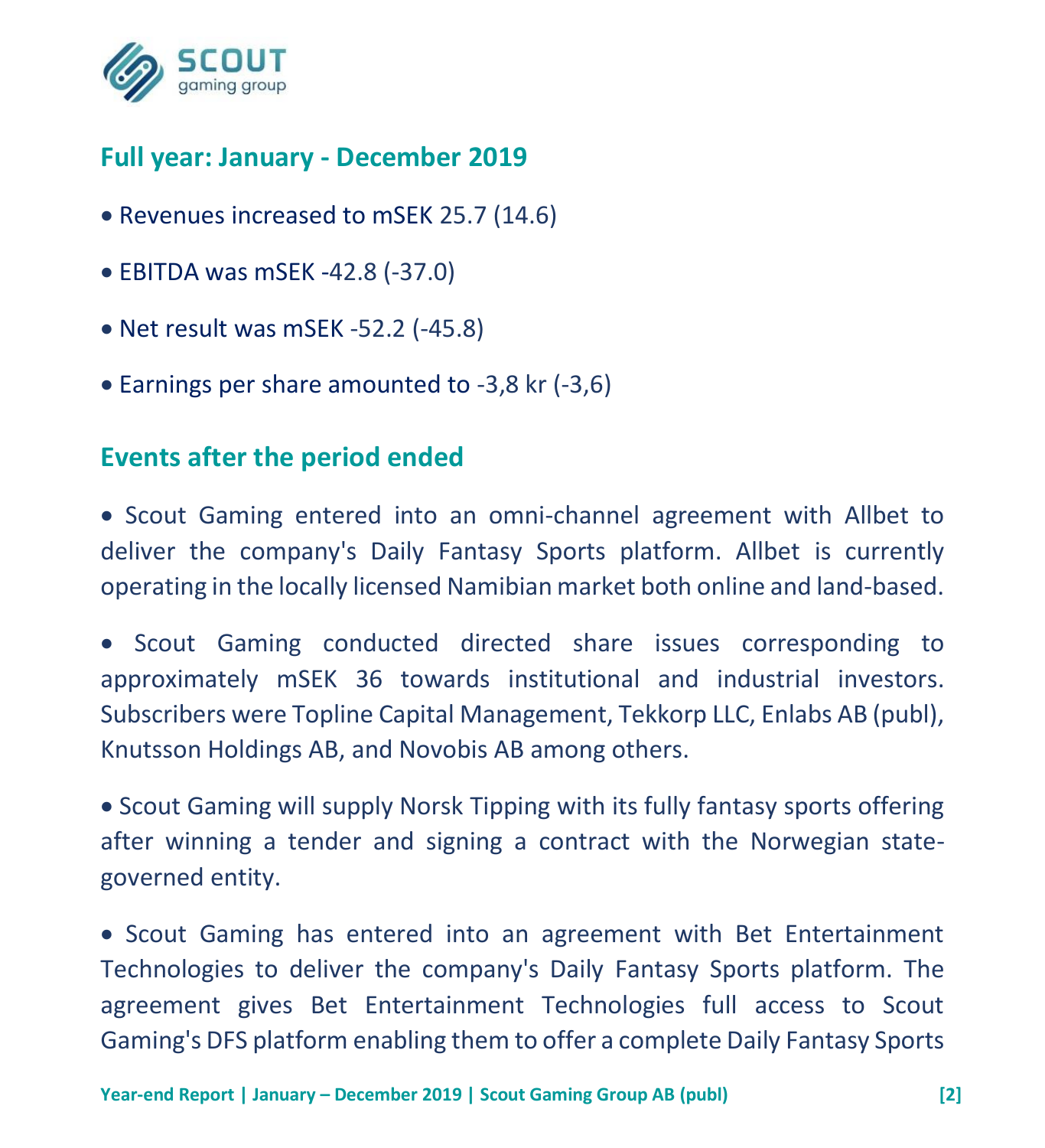

solution to all its customers in the international market. Bet Entertainment has growing operations in South America and is active in Portugal with bet.pt, considered to be the largest sports operator in the locally licensed Portuguese market.

• Scout Gaming Group has signed a distribution agreement with NetEnt, which will give NetEnt's customers access to Scout Gaming's entire product offering. Scout Gaming is currently being integrated on NetEnt's platform and will be available to NetEnt's customers shortly.

For additional information, please contact: Billy Degerfeldt, CFO & Investor Relations [billy.degerfeldt@scoutgaminggroup.com](mailto:billy.degerfeldt@scoutgaminggroup.com)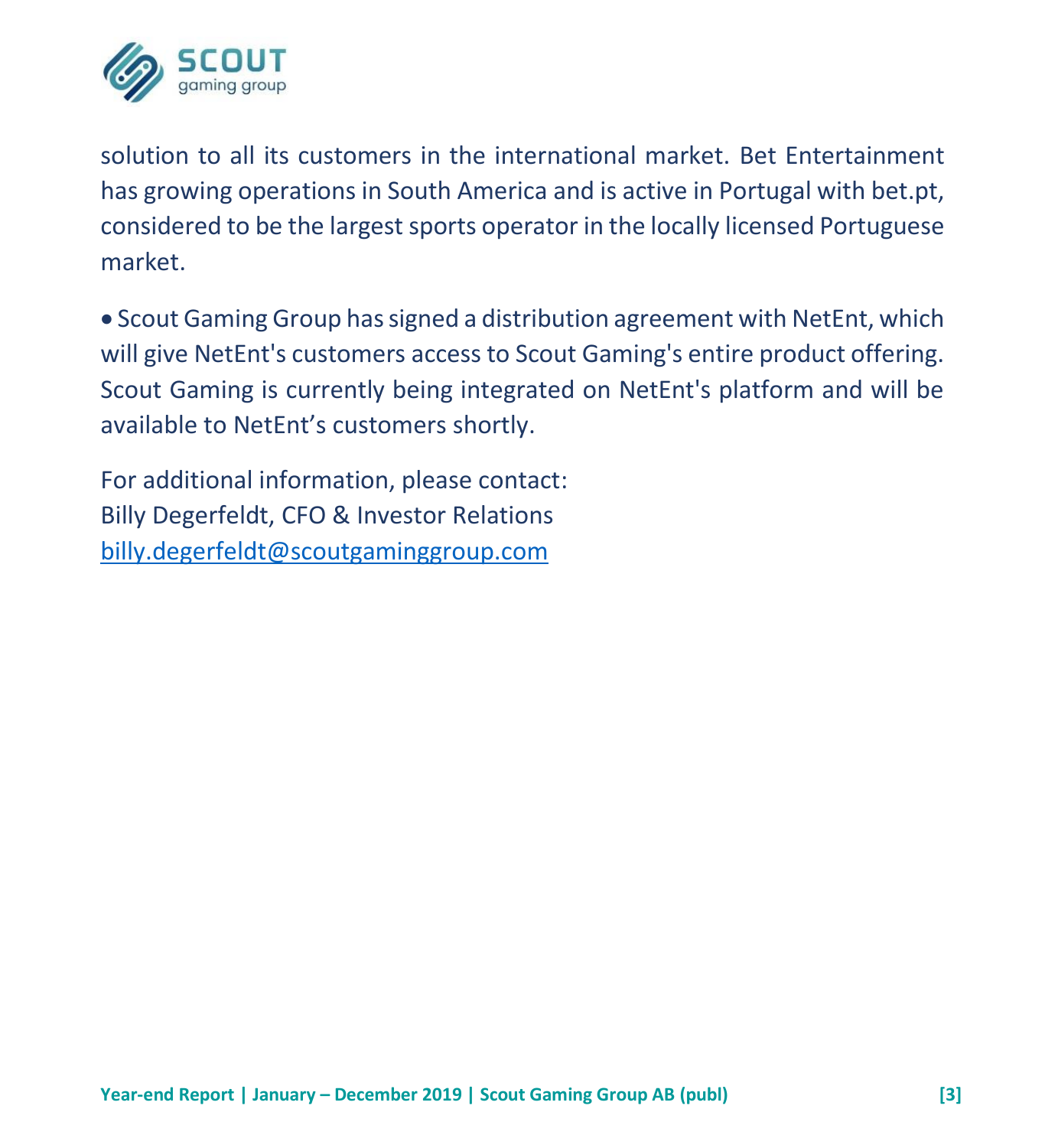

# **Previous investments start to pay off**

I'm happy to once again report a quarter undergoing solid growth, revenues increased by 117% to mSEK 10.0. We are experiencing an accelerating global demand for Scout Gaming's products, which has resulted in an increased client activity both in terms of number of clients and number of products launched on each client.

Scout Gaming Operator Trading Index which illustrates the underlying client activity amounted to 1035, which is more than a tenfold increase since initiation and compared to the corresponding quarter previous year an increase amounting to 66%. The current growth is a result of previous signed agreements and proves that we are starting to experience results from previous investments in product and organization.

EBITDA improved from mSEK -15.8 to mSEK -8.1. Cash flows from operating activities improved from mSEK -11.2 to mSEK -2.6 during the current fourth quarter. We have a situation where we both have positive operational cash flow and EBITDA result within reach but also facing great growth possibilities.

We are entering into more agreements with market leaders on each market. For example, after the quarter ended, we entered into an agreement with Norsk Tipping, who are among a high prioritized client segment. Norway already has a large portion of Fantasy players and the agreement is expected to have a significant impact on Scout Gaming's revenues.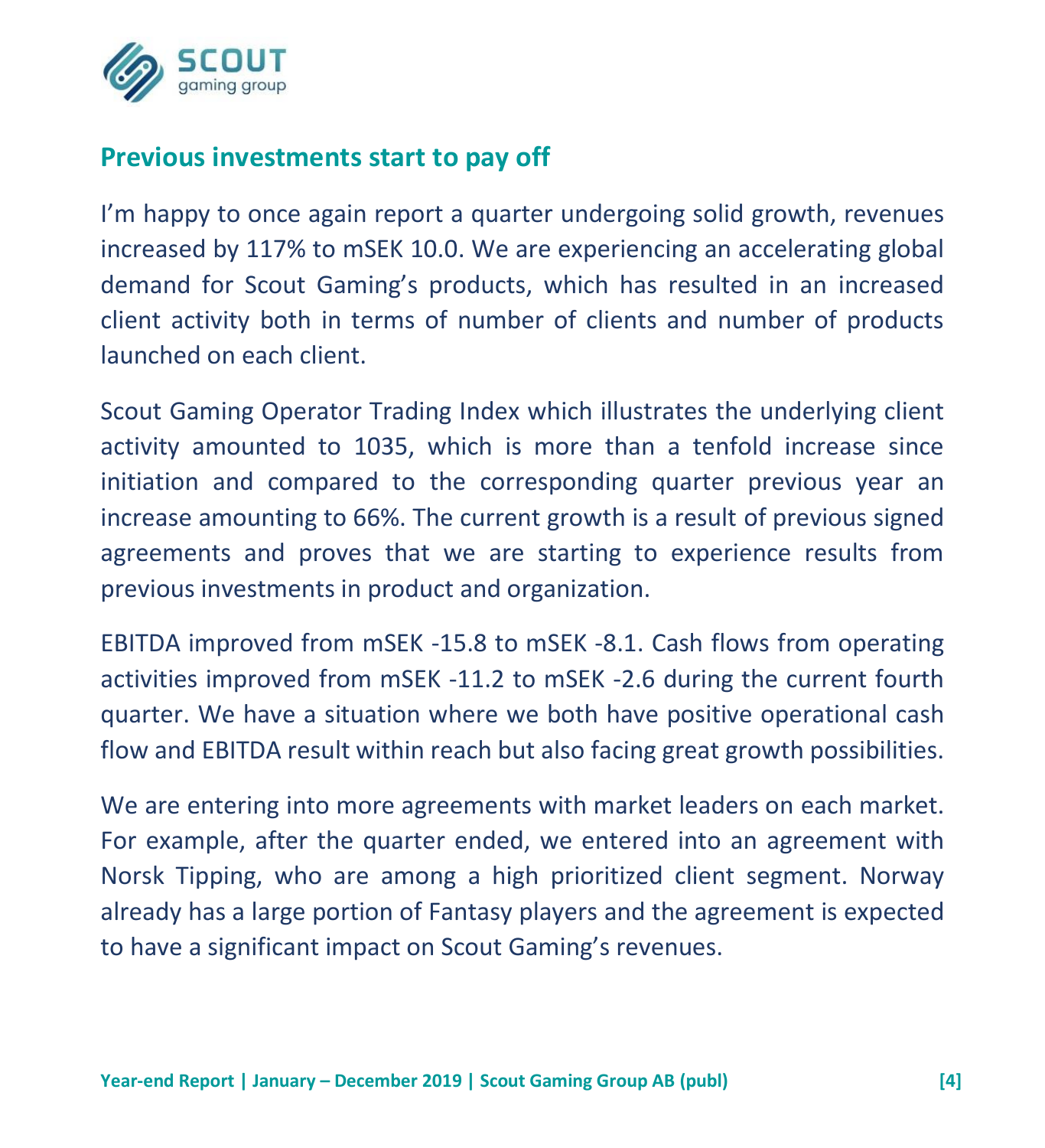

We also entered into an agreement with Bet Entertainment, which is operating the largest sports-oriented operator on the regulated Portuguese market and with growing operations in South America. In connection to this deal, Scout Gaming platform will be integrated to the SBTech platform, who is currently undergoing a merger with DraftKings.

Scout's product offering is expanding continuously according to our product roadmap. We aim to beta launch live, a bet builder and cashout functionality for our player odds-related markets during the year. We are constantly growing the prize money in our pool games and this spring we will offer the largest prize money on European fantasy football ever. Ahead of the final rounds of the Premier League, Scout's network will offer the opportunity to compete for  $\epsilon$  500,000. Furthermore, during the year we have plans for several major tournaments in various sports with prize sums in the millioneuro class.

After the end of the quarter, we signed a distribution agreement with NetEnt's new aggregator - NetEnt Connect, which will ease the launch phase for us – as a previous problem has been the long lead times from agreed agreement to launch. Through their integration, NetEnt's customers will be able to access Scout's products without having to implement further integrations. Our assessment is that it is strategically important for us at the moment. There has been a certain demand from both existing and potential new customers.

After the end of the quarter, we conducted a directed share issues towards American and industrial investors. The issue attracted strong interest from our prioritized investors and was subsequently oversubscribed. The added funds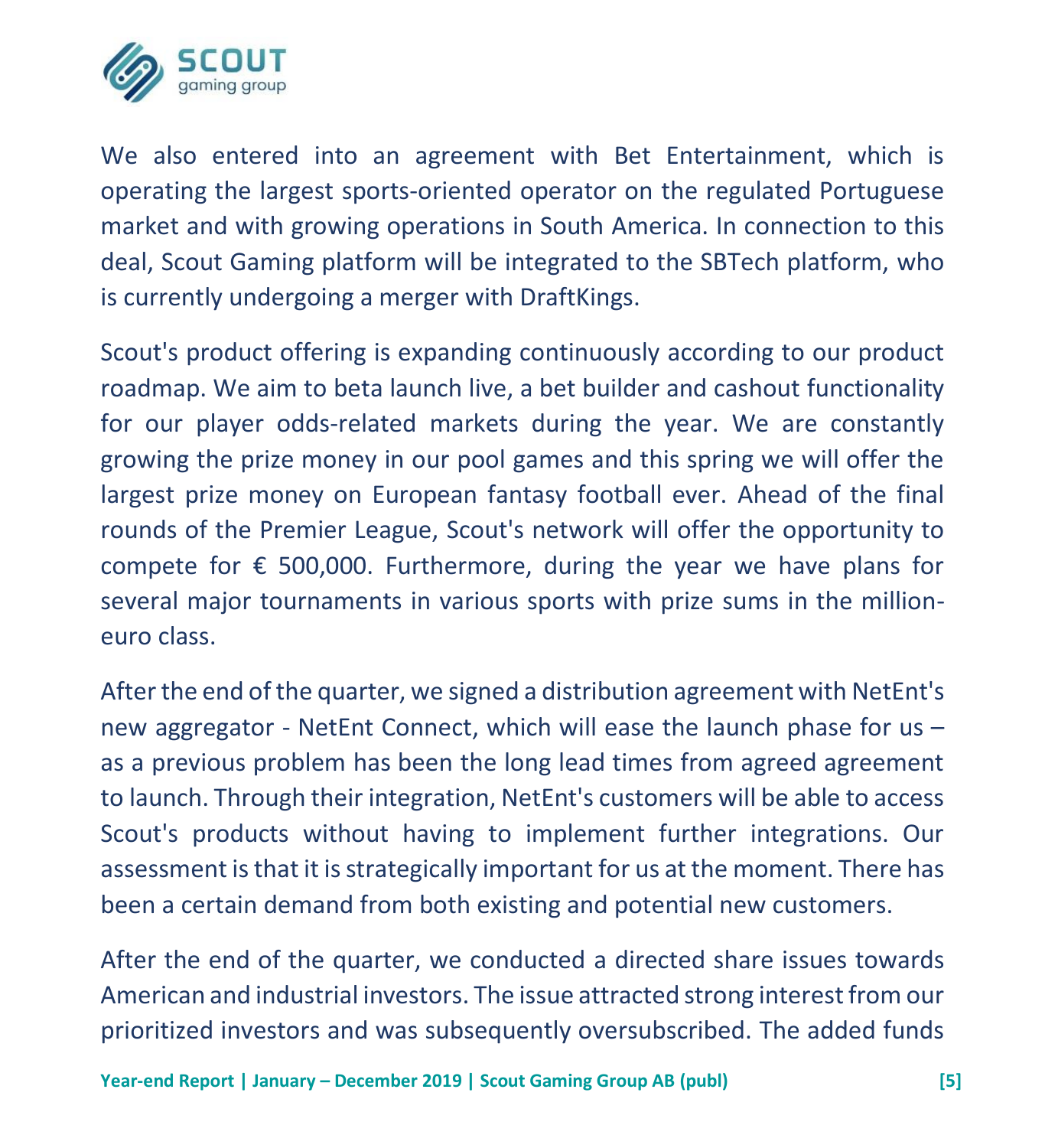

and our current cash position will enable us to continue deliver strong growth in the coming years. 2020 will be important for Scout and we had a good start so far.

Andreas Ternstrom CEO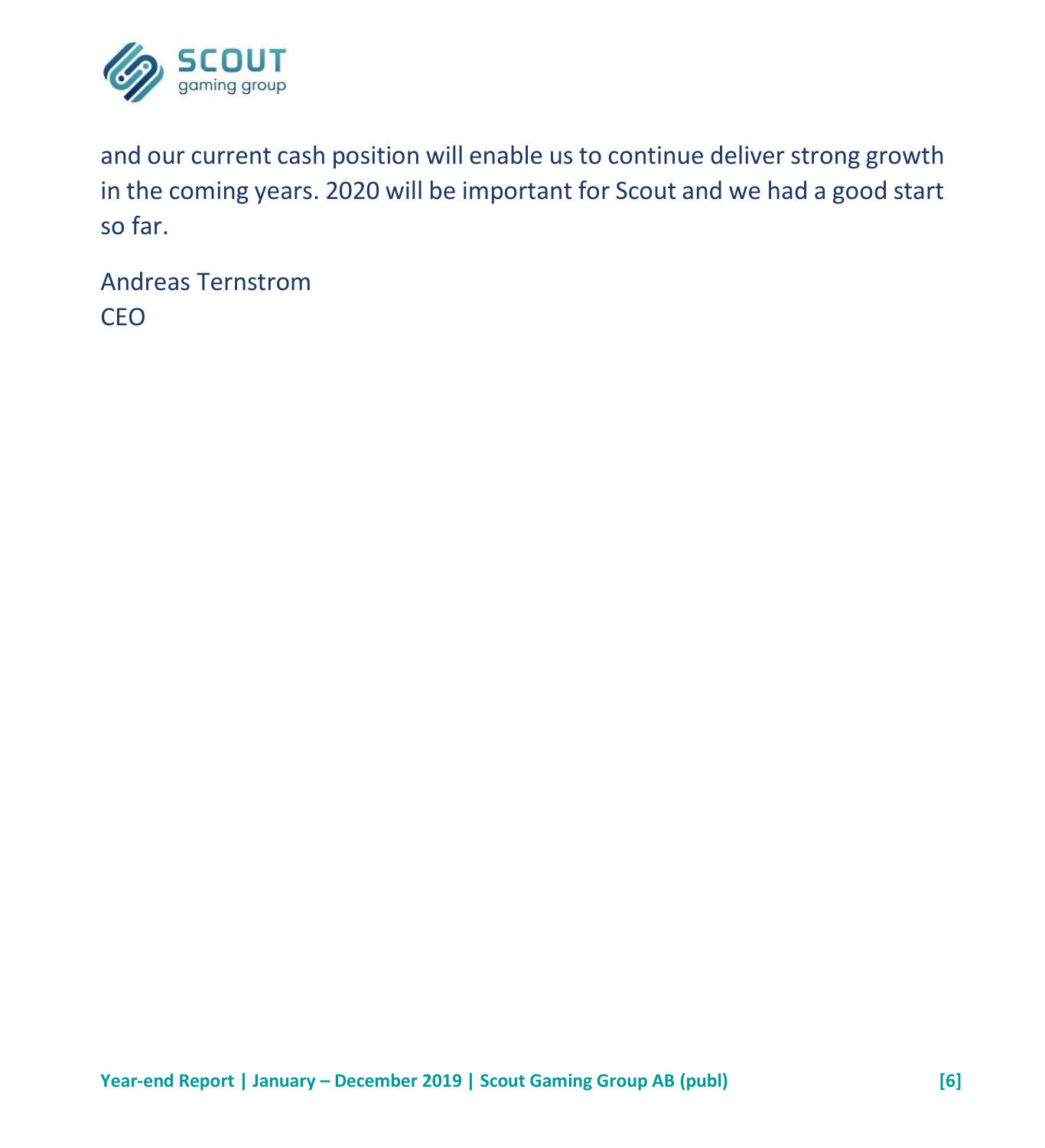

# **Scout Gaming Operator Trading Index**



The Operator Trading Index, increased to 1035 (624), during the fourth quarter 2019. The increase corresponds to a growth of 66% compared to the same quarter last year. The increase is explained by a mix of new clients, increased activity from current clients and revenues generated from new markets and products.

We use the first quarter of 2017 as index base. Number of launched clients, changes in their activity and general market growth affects the index development.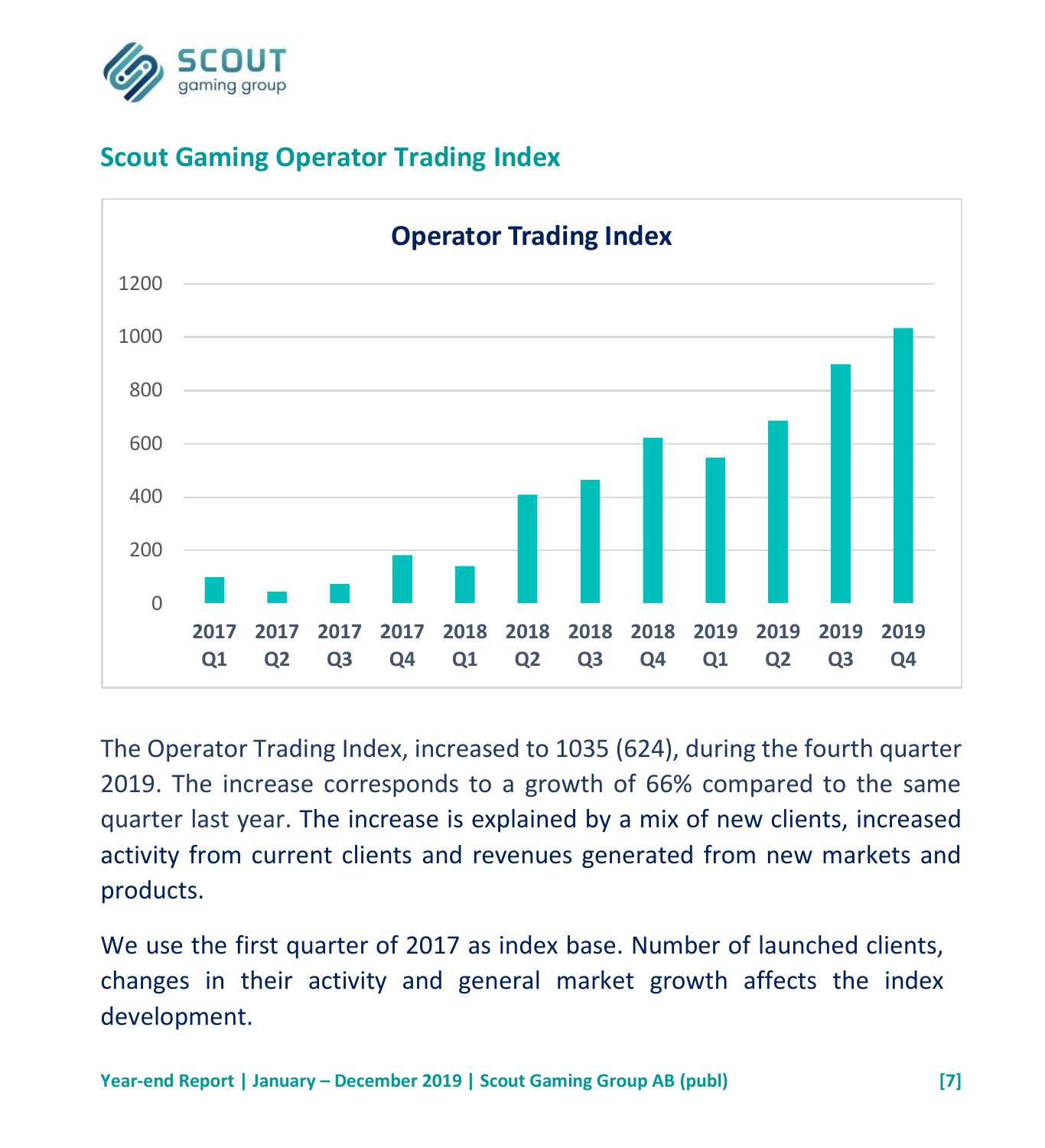

General market growth is dependent on the major leagues and championships. The index is also affected by the clients' share of their end customer's activity (so-called "rake"), as well as their sportsbook margin which may vary between different markets and product categories.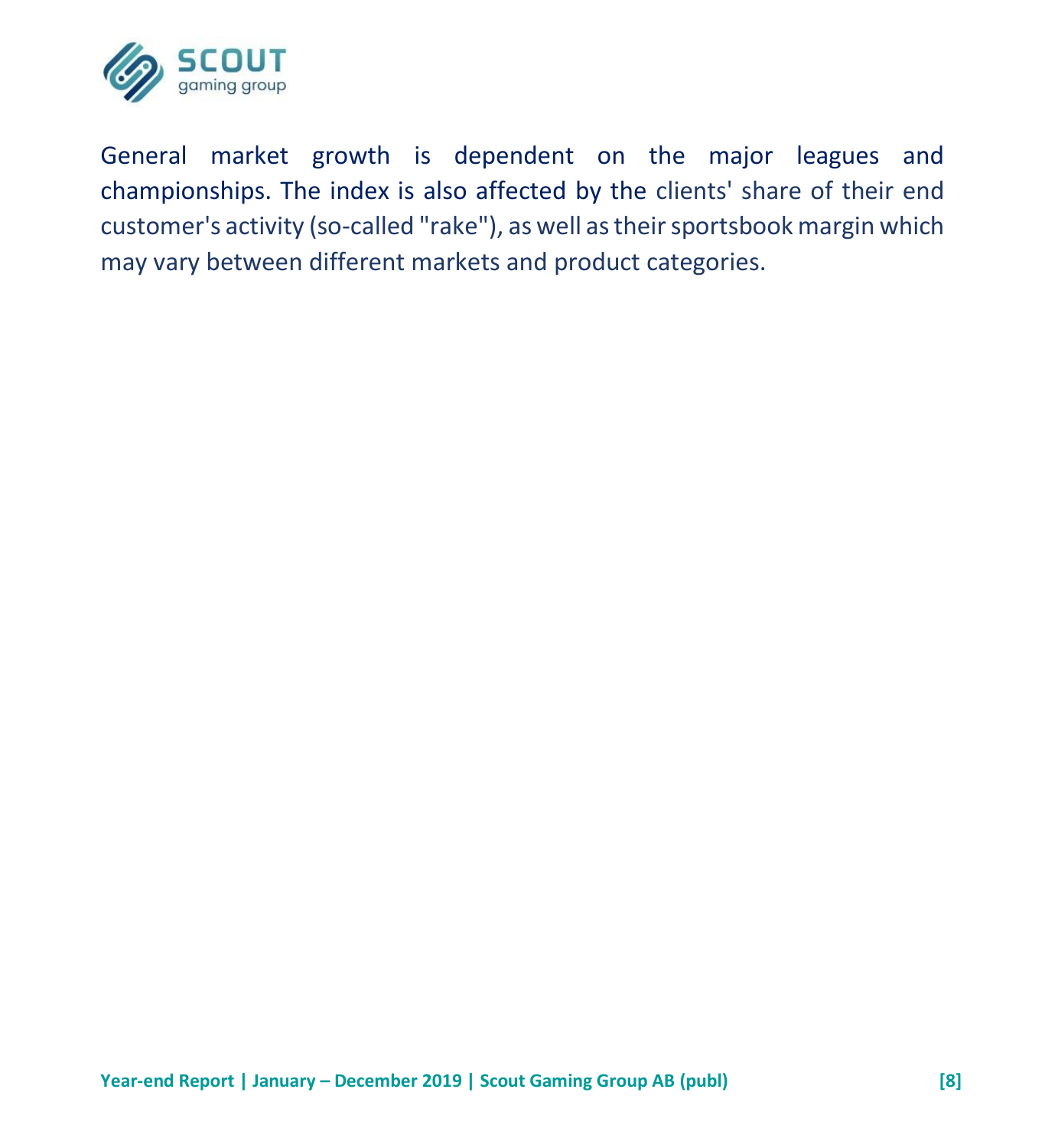

# **Financial performance**

#### **Revenues**

Revenues amounted to SEKm 10.0 (4.6) during the fourth quarter and mainly relates to gaming related services that Scout Gaming provides to its clients. The fees are charged to clients based on a combination of different variables such as number of provided markets and product categories, guarantee commitments in prize pools etc. and may be fixed or variable. Revenues for the full year were SEKm 25.7 (14.6).

#### **Costs**

Total costs amounted to SEKm -20.9 (-22.2) and mainly consist of personnel, marketing and sales related expenses. The costs are mainly fixed and therefore not expected to increase in any larger extent going forward. Total costs for the full year were SEKm -78.5 (-59.7).

#### **Result**

Operating profit was SEKm -10.9 (-17.6) during the fourth quarter and SEKm -52.8 (-45.2) for the full year. Net result was SEKm -13.3 (-17.8) during the fourth quarter and SEKm -52.2 (-45.8) for the full year. New clients have launched Scout Gaming's products, hence the result has improved during the quarter.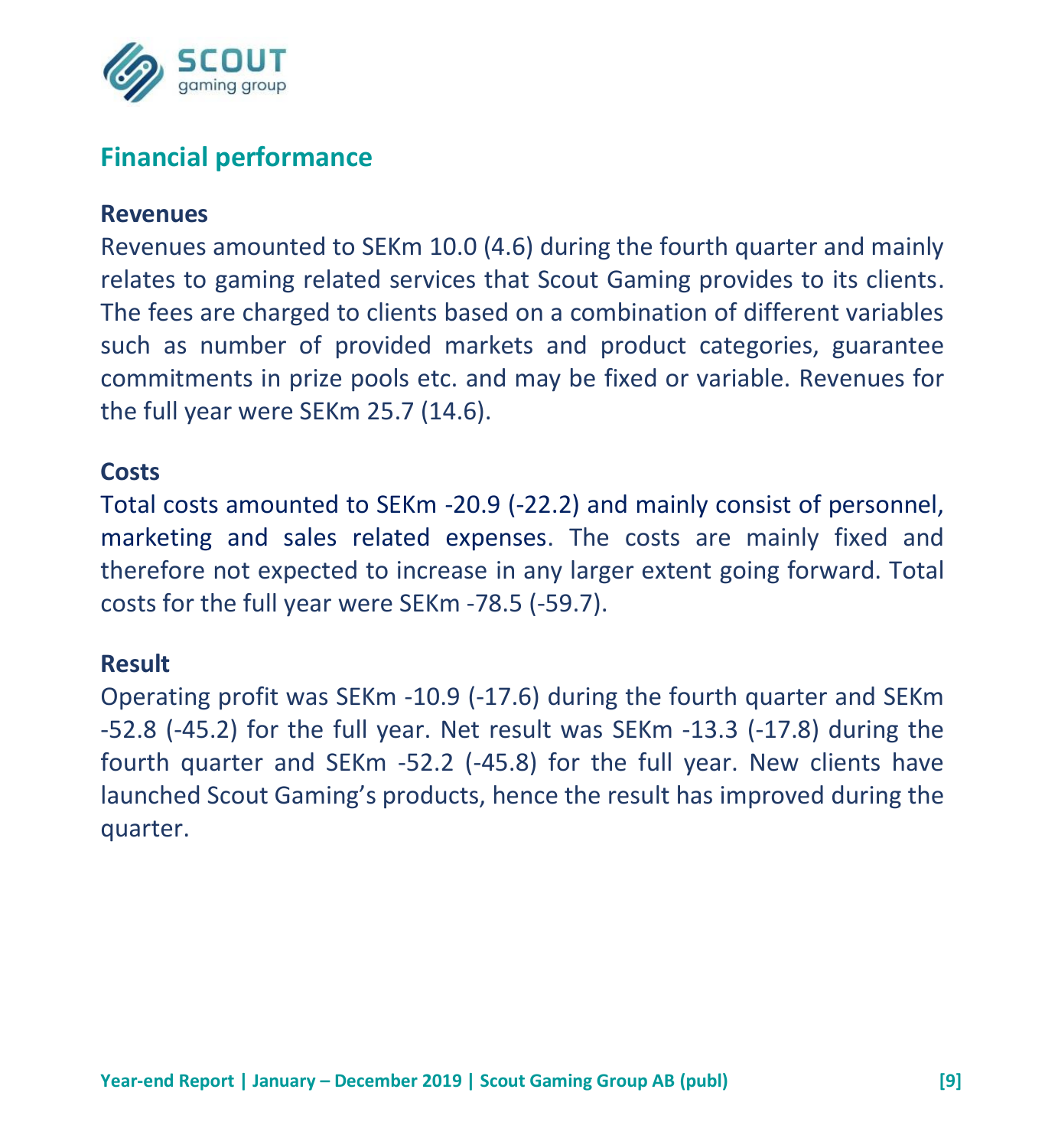

## **Liquidity, financing and financial position**

Cash flows from operating activities amounted to SEKm -2.6 (-11.2) during the quarter and to SEKm -44,3 (-41,2) for the full year. Cash flows from investing activities amounted to SEKm -2.9 million (-0.9) for the fourth quarter and to SEKm -8.2 million (-4.7) for the full year. Cash flows from financing activities amounted to SEKm -0.1 million (42.2) for the quarter and to SEKm 26.8 (43.1) for the full year. Cash flows for the period was SEKm -5.6 million (30.1) for the quarter and SEKm -25.7 million (-2.8) for the full year. Cash flows from operating activities before changes in working capital have improved to mSEK -7.7 (-15.8) during the quarter, during the year it was mSEK -42.7 (-37.5). Cash and cash equivalents amounted to SEKm 21.5 (46.6) million at the end of the quarter. Scout conducted directed right issues amounting to approximately SEKm 36 after the quarter ended.

#### **Capitalised development costs**

During the quarter development expenditure of SEKm 3.0 (0.6) was capitalised. Capitalised development costs for the full year were SEKm 8.1 (3.9). Capitalised development costs are included as part of the revenue. These capitalised development costs are amortised over four years, starting when the costs incurred.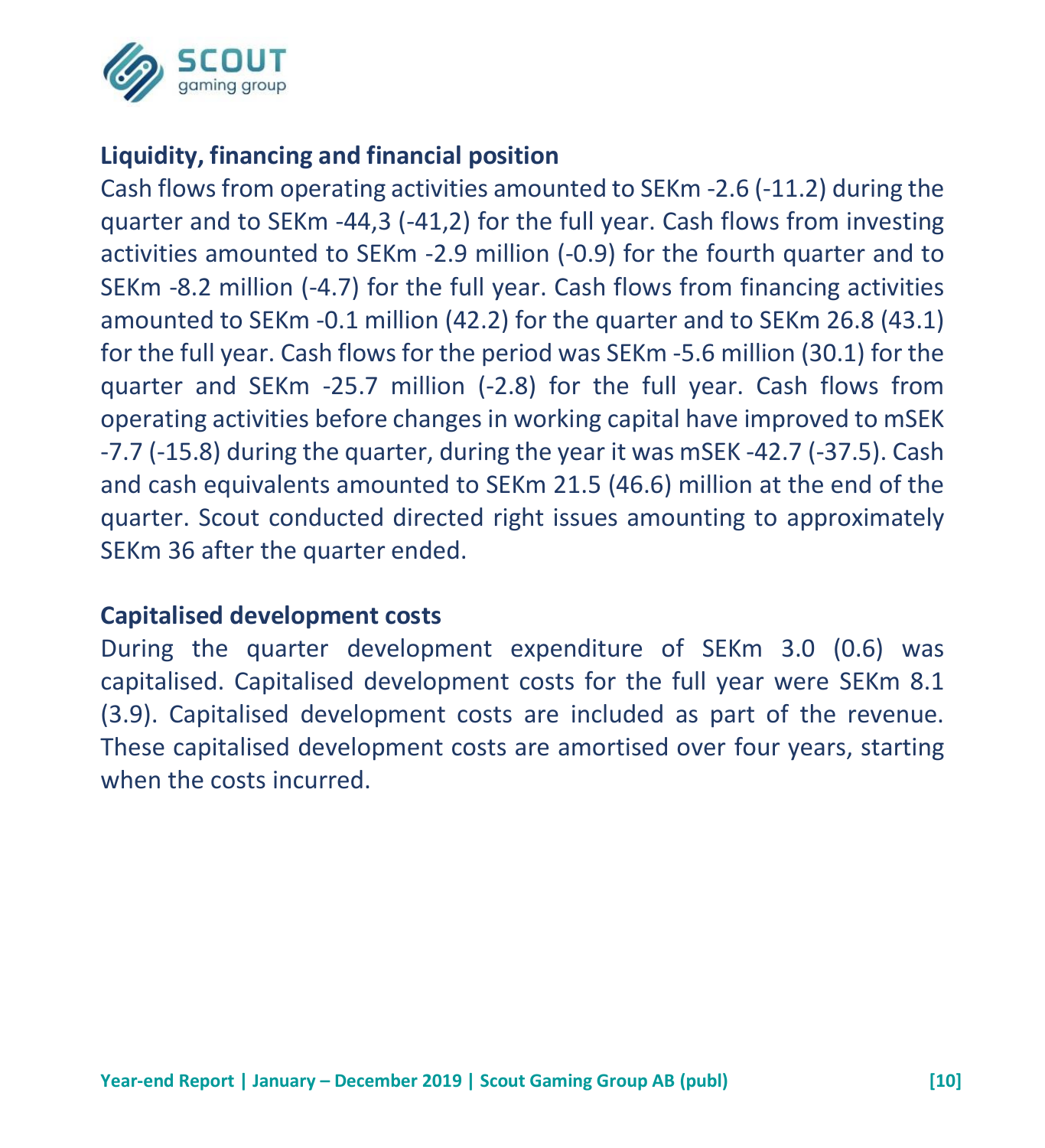

# **Key Ratios**

| <b>Key ratios, Group (SEKm)</b>                                                                             | <b>Oct-Dec</b><br>2019         | <b>Oct-Dec</b><br>2018         | <b>Jan-Dec</b><br>2019         | Jan-Dec<br>2018                |
|-------------------------------------------------------------------------------------------------------------|--------------------------------|--------------------------------|--------------------------------|--------------------------------|
| Revenue                                                                                                     | 10.0                           | 4.6                            | 25.7                           | 14.6                           |
| Revenue growth, %                                                                                           | 117                            | 303                            | 76                             | 152                            |
| <b>EBITDA</b>                                                                                               | $-8.1$                         | $-15.8$                        | $-42.8$                        | $-37.0$                        |
| EBITDA-margin, %                                                                                            | <b>Neg</b>                     | <b>Neg</b>                     | <b>Neg</b>                     | <b>Neg</b>                     |
| Operating profit                                                                                            | $-10.9$                        | $-17.6$                        | $-52.8$                        | $-45.2$                        |
| Number of shares at the end of<br>the period<br>Average number of shares *<br>Employees at end of period ** | 14,533,455<br>14 533 455<br>83 | 13,283,455<br>12,833,455<br>81 | 14,533,455<br>13,908,455<br>83 | 13,283,455<br>12,833,455<br>81 |
| Earnings per share (SEK)<br>Shareholders' equity per share<br>(SEK)                                         | $-0.9$<br>2.0                  | $-1.4$<br>4.1                  | $-3.8$<br>2.0                  | $-3.6$<br>4.1                  |
| <b>Operator Trading Index</b>                                                                               | 1035                           | 625                            | N/A                            | N/A                            |

\* Scout Gaming has issued 308,000 warrants of series 2018/2021: 1. \*\* Also refers to contract staff in Ukraine.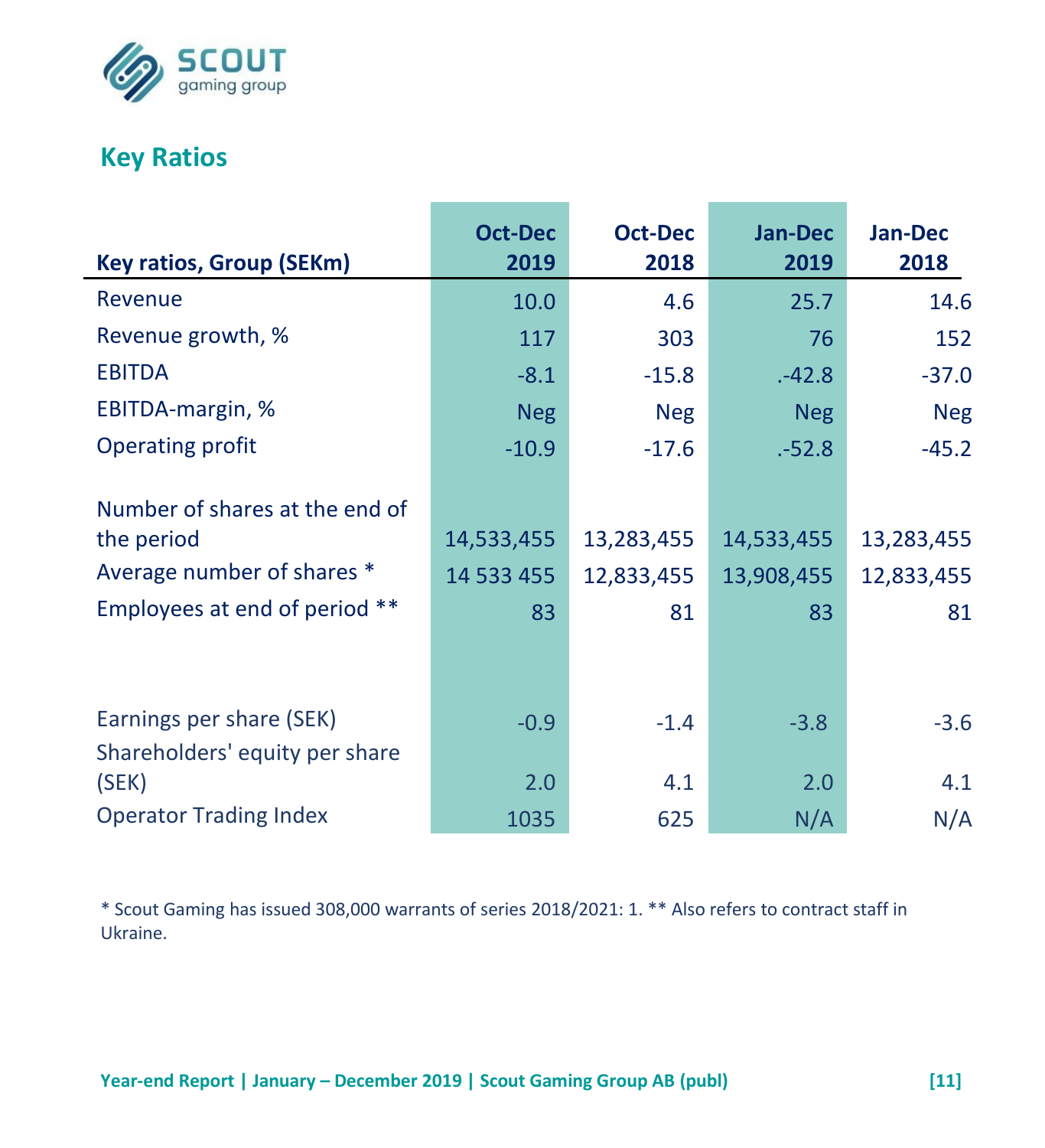

## **Other**

#### **Parent company**

Operating income for the fourth quarter of 2019 amounted to SEKm 1.3 (1.3). Operating profit amounted to SEKm -0.6 (-7.2). Profit for the period amounted to SEKm 0.7 (-5.8). The parent company's cash and cash equivalents amounted to SEKm 6.4 (18.2) at the end of the period and equity amounted to SEKm 111.0 (87.8).

#### **Risks**

Scout Gaming's operations are subject to certain risks that may affect the performance or financial position to varying degrees. These can be divided into industry and business-related risks as well as financial risks. In assessing the Group's future development, it is important to consider, in addition to possible opportunities for profit growth, the risk factors. The development of the legal situation for the type of gaming services provided by Scout Gaming is a key risk factor for the Group's future earning ability. As the majority of the company's customers are active in Europe, legal status in the EU becomes particularly interesting and monitored and managed by the Group continuously. Nevertheless, for cases where the legislation should be interpreted in an unfavorable or unexpected manner, there is a risk that Scout Gaming's terms of growth, profitability and product development will change. Similarly, an interpretation in a favorable direction could have a positive impact on the Group. For further information about Scout Gaming's risks and risk management, refer to the Annual Report 2018, which is found on the company's website.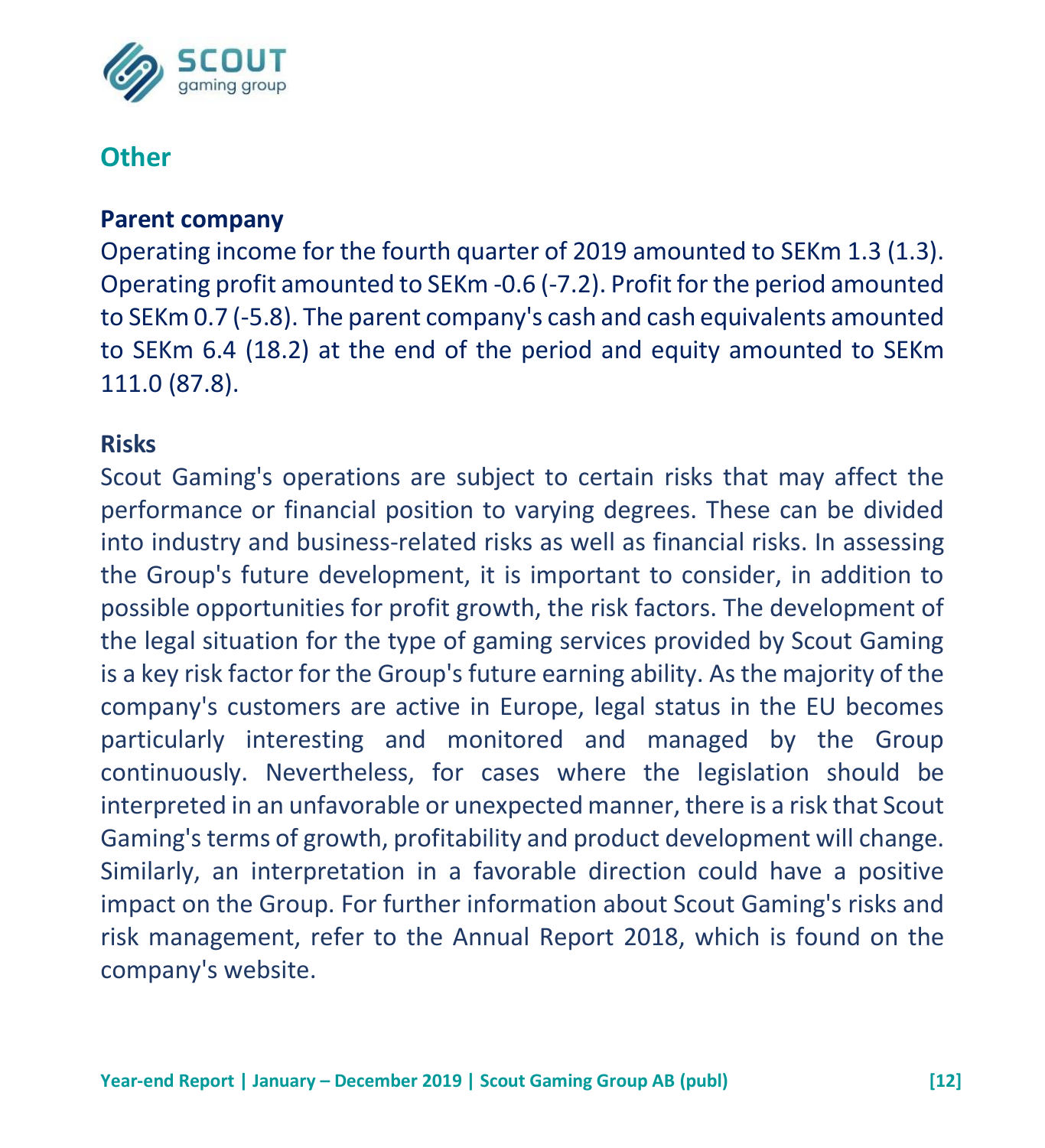

#### **Accounting principles**

The interim report has been prepared in accordance with the Annual Accounts Act and the Board of Directors' General Advice BFNAR 2012: 1 Annual Report and Consolidated Financial Statements (K3). Amounts are expressed in SEKm (millions of SEK) unless otherwise stated.

#### **Related party transactions**

No material related party transactions were conducted during the quarter.

#### **Dividend**

The Board of Directors proposes that no dividend will be paid for the financial year 2019.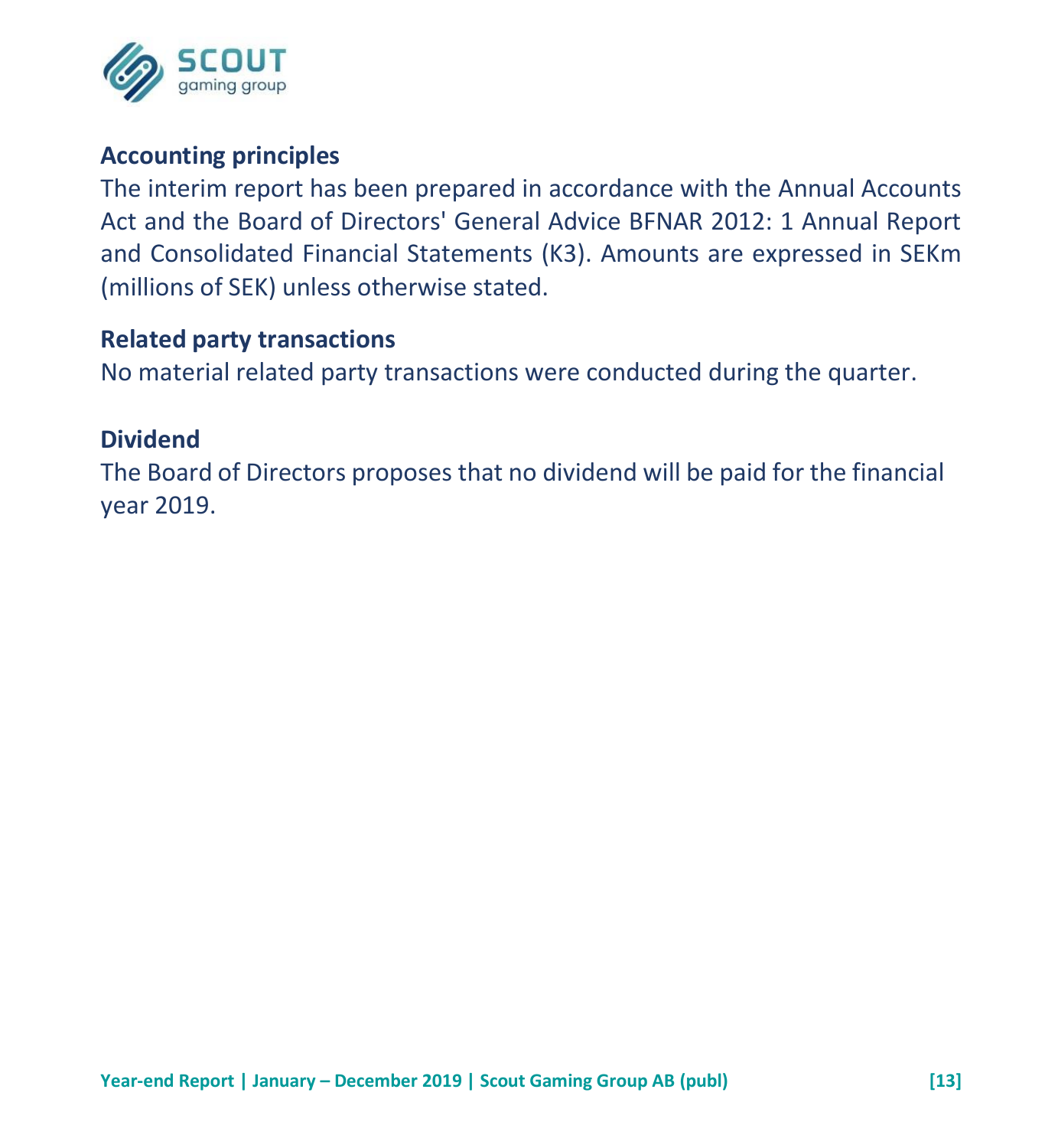

## **Owners per 31 December 2019**

| <b>Shareholders</b>              | No.           |               |  |  |
|----------------------------------|---------------|---------------|--|--|
|                                  | <b>Shares</b> | <b>Amount</b> |  |  |
| Atle Sundal Holding AS           | 1,578,705     | 10.9%         |  |  |
| Nordnet Pensionsförsäkring       | 1,390,414     | 9.6%          |  |  |
| Swedbank Robur Fonder            | 1,295,440     | 8.9%          |  |  |
| Novobis AB                       | 1,244,082     | 8.6%          |  |  |
| <b>Knutsson Holdings</b>         | 1,189,327     | 8.2%          |  |  |
| <b>Avanza Pension</b>            | 1,045,282     | 7.2%          |  |  |
| <b>Andreas Sundal Holding AS</b> | 803,464       | 5.5%          |  |  |
| <b>Bjorn Fjellby Holding AS</b>  | 726,131       | 5.0%          |  |  |
| <b>Tekkorp LLC</b>               | 465,629       | 3.5%          |  |  |
| <b>Proboxit Investment AB</b>    | 458,962       | 3.5%          |  |  |
| Total top 10                     | 10,197,436    | 70.2%         |  |  |
| <b>Other shareholders</b>        | 4,336,019     | 29.8%         |  |  |
| Number of shares                 | 14,533,455    |               |  |  |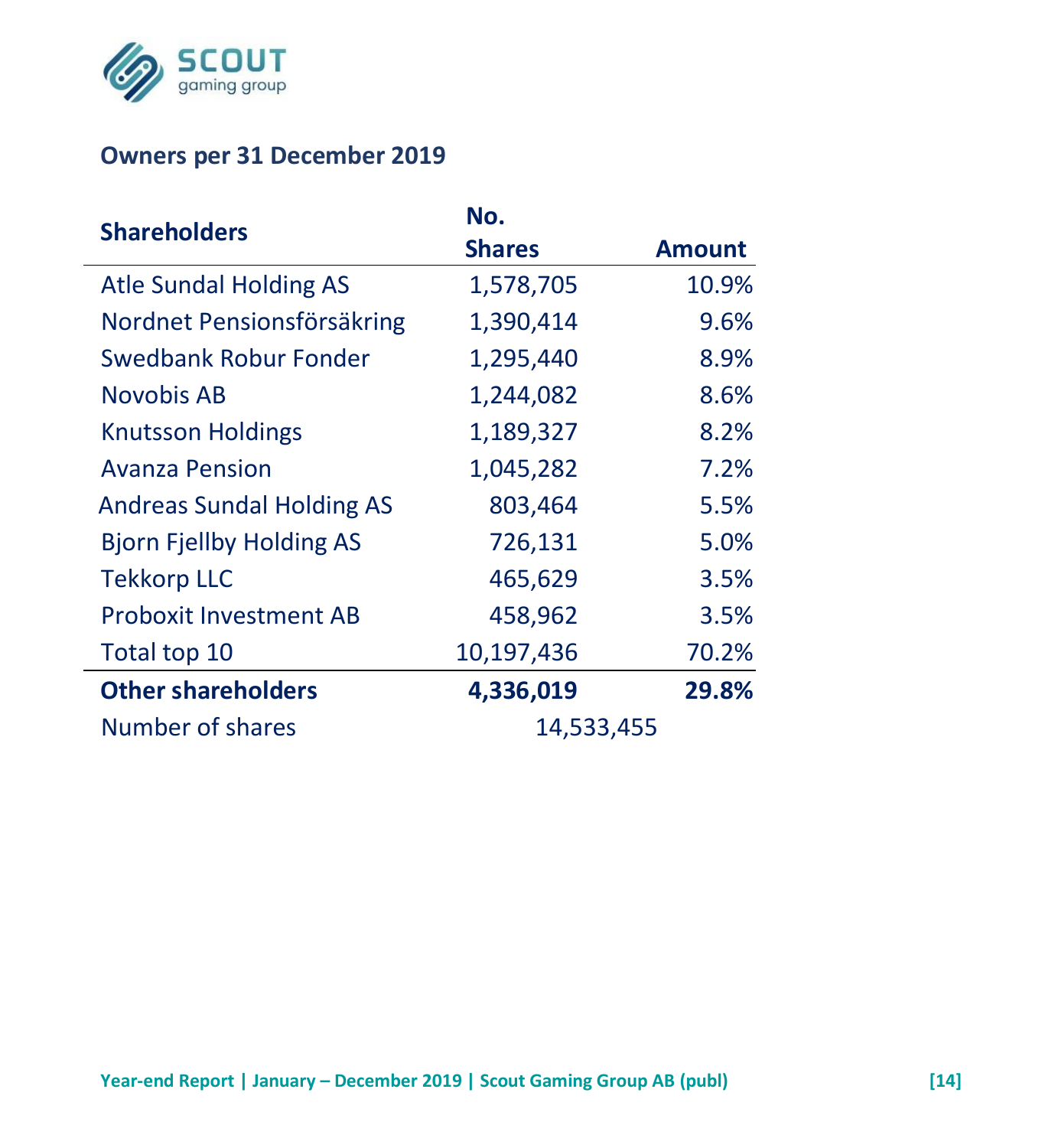

#### **Calendar**

Scout Gaming will publish reports according to the following schedule:

Report Q1: May 20

Report Q2: August 21

Report Q3: November 26

Year-end report 2020: February 26, 2021

The annual report is intended to be published  $13<sup>th</sup>$  of April and the Annual General Meeting of the Scout Gaming Group is planned to be held on May 25. The annual report will be available on Scout Gaming's website.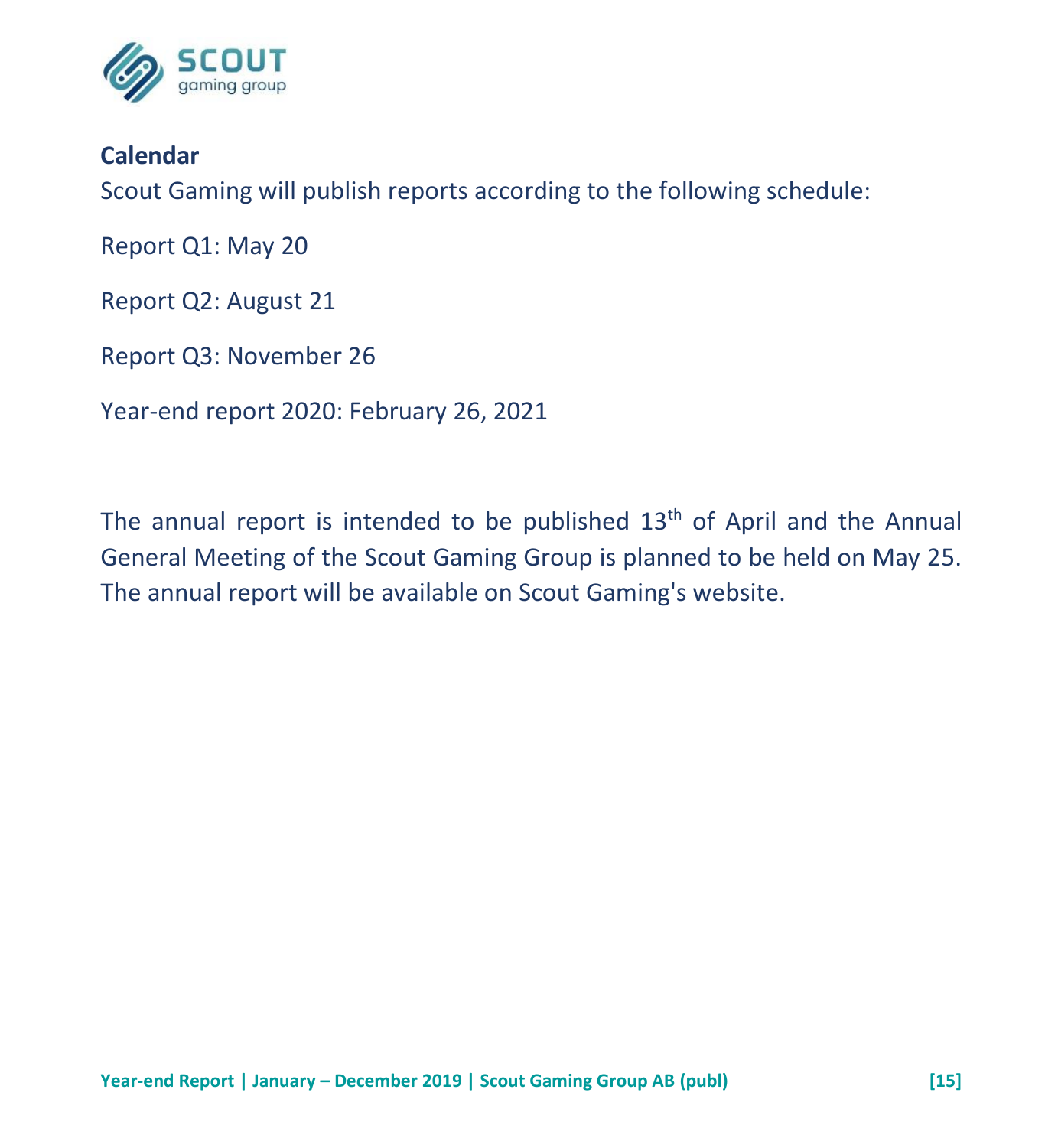

# **Condensed consolidated income statement**

#### **Scout Gaming Group AB (publ)**

**559119-1316**

|                                      |                |                | Jan-       |                |
|--------------------------------------|----------------|----------------|------------|----------------|
|                                      | <b>Oct-Dec</b> | <b>Oct-Dec</b> | <b>Dec</b> | <b>Jan-Dec</b> |
| <b>Group income statement (kSEK)</b> | 2019           | 2018           | 2019       | 2018           |
|                                      |                |                |            |                |
|                                      |                |                |            |                |
| <b>Revenue</b>                       | 9,983          | 4,598          | 25,691     | 14,579         |
|                                      |                |                |            |                |
|                                      |                |                |            |                |
| Personnel expenses                   | $-9,407$       | $-11,774$      | $-39,790$  | $-31,541$      |
| Other external expenses              | $-8,723$       | $-8,576$       | $-28655$   | $-19,975$      |
| Depreciation, amortization and       |                |                |            |                |
| impairment of PPE                    | $-2,751$       | $-1,858$       | $-10,058$  | $-8,219$       |
| <b>Total operating expenses</b>      | $-20,880$      | $-22,208$      | $-78,503$  | $-59,735$      |
|                                      |                |                |            |                |
| <b>Operating profit</b>              | $-10,897$      | $-17,610$      | $-52,812$  | $-45,156$      |
|                                      |                |                |            |                |
| <b>Financial items</b>               | $-2,369$       | $-183$         | 580        | $-775$         |
| <b>Profit before tax</b>             | $-13,266$      | $-17,792$      | $-52,232$  | $-45,931$      |
| Tax                                  | 13             | $-22$          | 66         | 89             |
| <b>Profit for the period</b>         | $-13,254$      | $-17,770$      | $-52,166$  | $-45,842$      |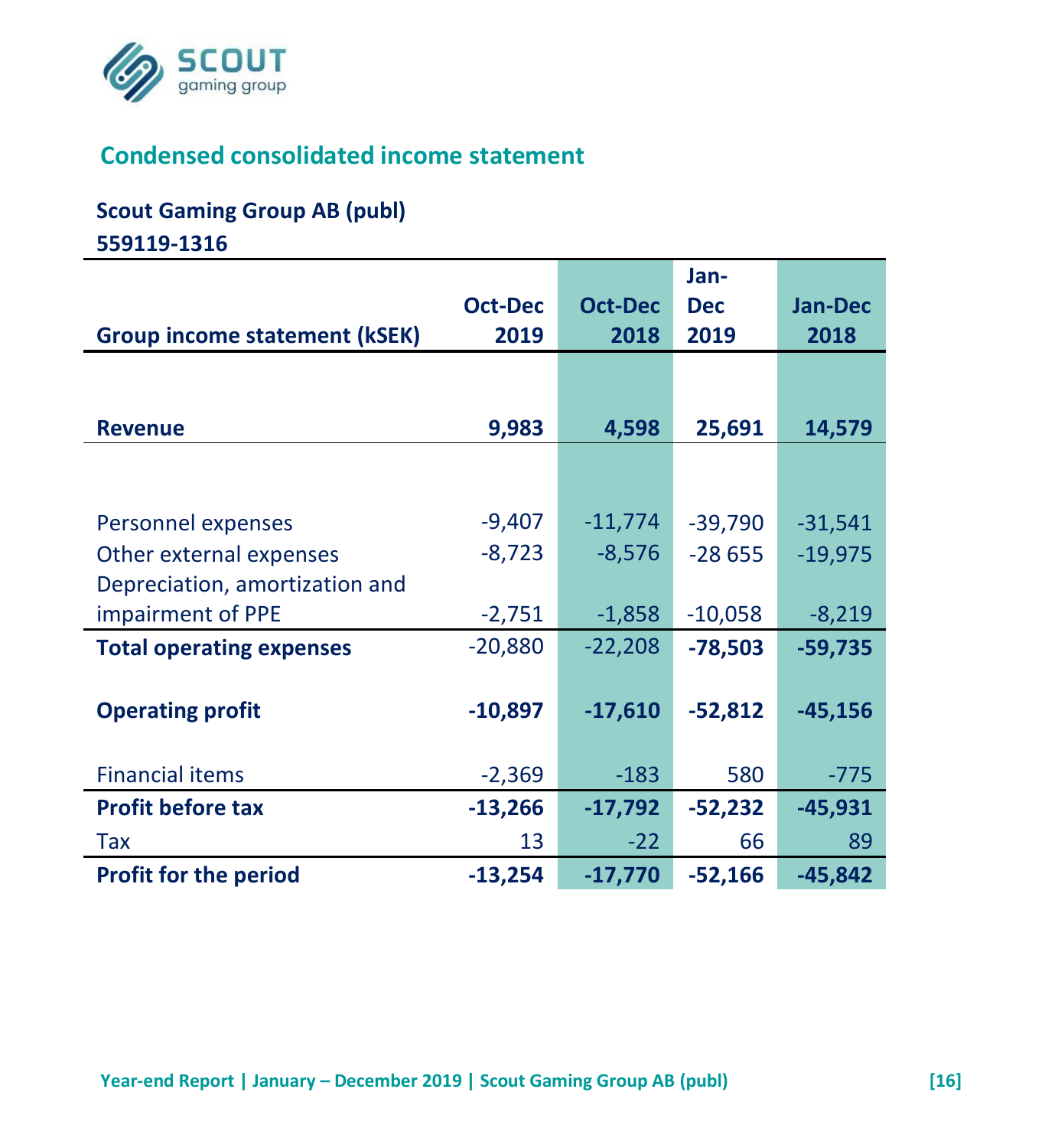

# **Condensed consolidated balance sheet**

# **Scout Gaming Group AB (publ)**

**559119-1316**

| <b>Group balance sheet (kSEK)</b>   | 2019-<br>$12 - 31$ | 2018-<br>12-31 |
|-------------------------------------|--------------------|----------------|
| <b>Assets</b>                       |                    |                |
| Intangible assets                   | 8,425              | 9,926          |
| Property, plant and equipment       | 909                | 1,229          |
| <b>Financial assets</b>             |                    | 22             |
| <b>Total non-current assets</b>     | 9,342              | 11,177         |
|                                     |                    |                |
| Accounts receivable                 | 1,525              | 1,387          |
| Other receivables                   | 8,863              | 3,999          |
| Prepaid expenses and accrued income | 2,622              | 1,666          |
| Cash and cash equivalents           | 21,473             | 46,554         |
| <b>Total current assets</b>         | 34,483             | 53,606         |
|                                     |                    |                |
| <b>TOTAL ASSETS</b>                 | 43,825             | 64,783         |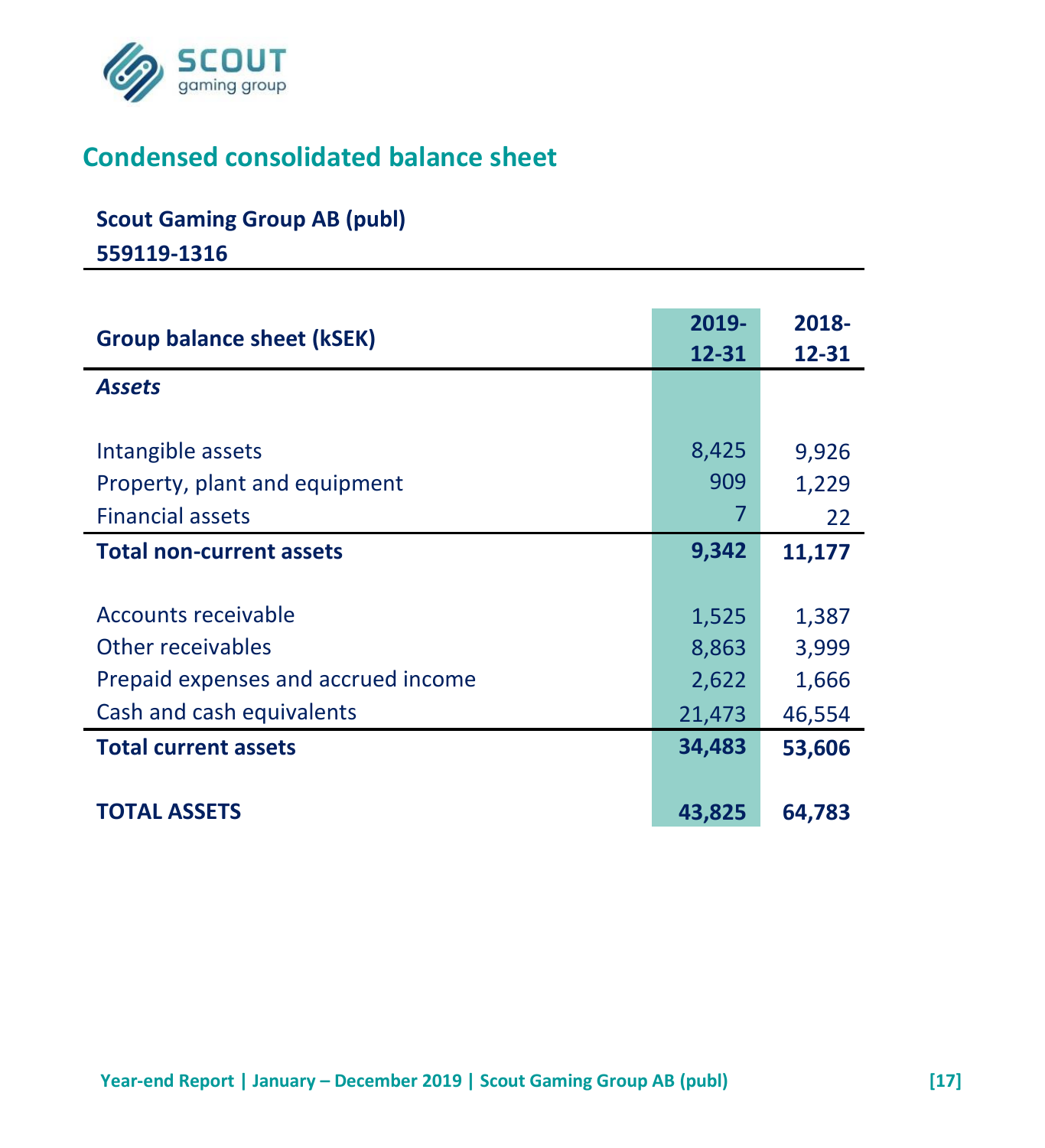

| <b>Equity and liabilities</b>                     |            |           |
|---------------------------------------------------|------------|-----------|
| Share capital                                     | 765        | 699       |
| Other capital contributed                         | 172,958    | 146,214   |
| <b>Reserves</b>                                   | $-1,281$   | 375       |
| Retained earnings including profit for the period | $-142,749$ | $-92,571$ |
| <b>Total equity</b>                               | 29,694     | 54,718    |
|                                                   |            |           |
| Deferred tax liability                            | 162        | 484       |
| <b>Total long-term liabilities</b>                | 162        | 484       |
|                                                   |            |           |
| Short-term debt to creditors                      | 0          | 45        |
| Accounts payable                                  | 1,788      | 3,156     |
| <b>Current tax liabilities</b>                    | 444        | 200       |
| Other current liabilities                         | 9,056      | 2,262     |
| Accrued expenses and prepaid income               | 2,682      | 3,918     |
| <b>Total short-term liabilities</b>               | 13,969     | 9,580     |
|                                                   |            |           |
| <b>TOTAL EQUITY AND LIABILITIES</b>               | 43,825     | 64,783    |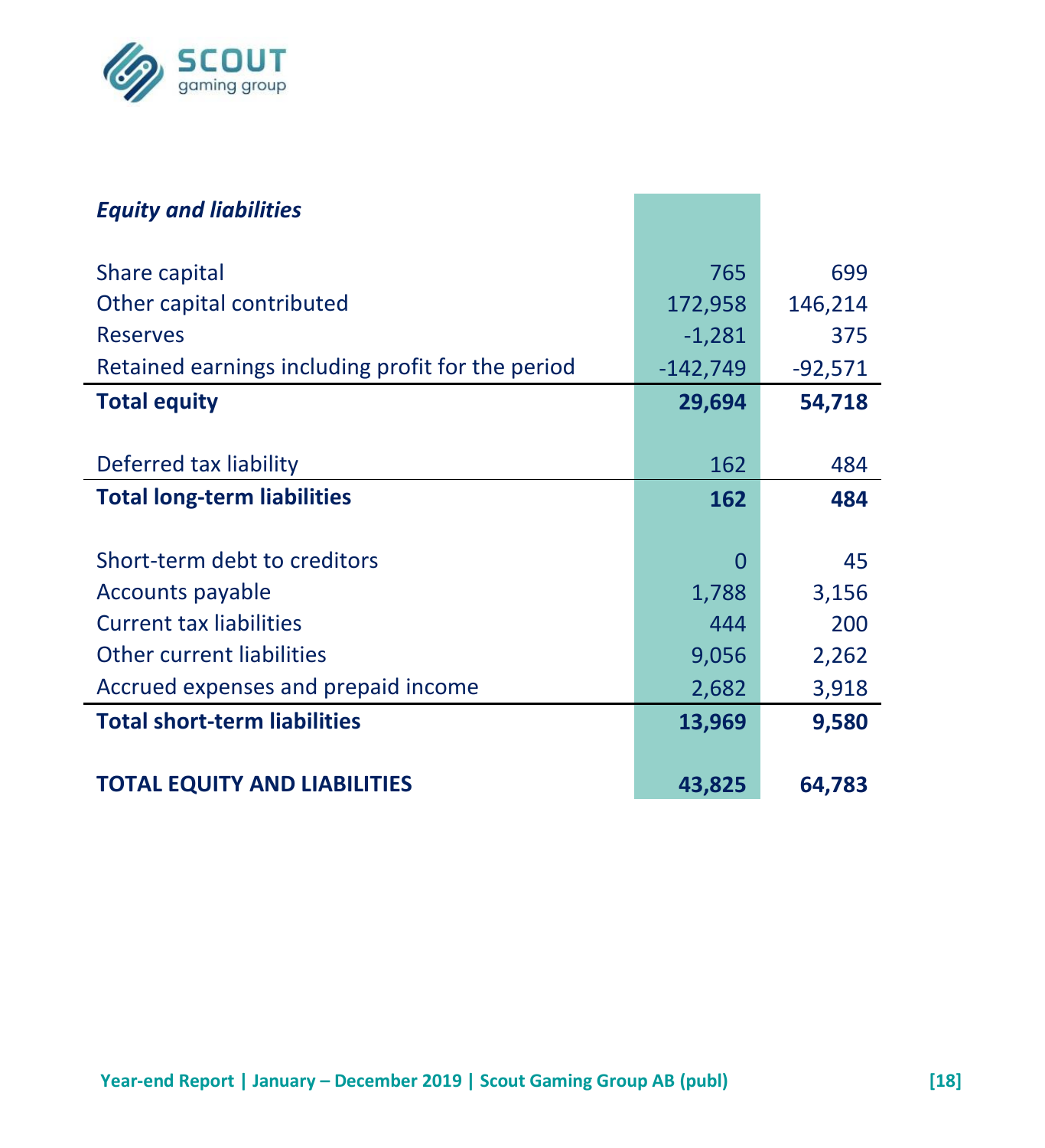

## **Consolidated changes in equity**

| (kSEK)                       |                                    | <b>Other</b> |          |                 |                     |
|------------------------------|------------------------------------|--------------|----------|-----------------|---------------------|
|                              |                                    | capital      |          | <b>Retained</b> |                     |
|                              | Share capital contributed Reserves |              |          | earnings        | <b>Total equity</b> |
| 2018-01-01                   | 652                                | 103,127      | 269      | $-46,729$       | 57,319              |
| <b>Conversion difference</b> |                                    | 0            | 208      | 0               | 208                 |
| Profit/loss for the period   |                                    |              |          | $-9,085$        | $-9,085$            |
| 2018-03-31                   | 652                                | 103,127      | 478      | $-55,814$       | 48,442              |
|                              |                                    |              |          |                 |                     |
| 2018-04-01                   | 652                                | 103,127      | 478      | $-55,814$       | 48,442              |
| <b>Conversion difference</b> |                                    |              | 304      |                 | 304                 |
| Profit/loss for the period   |                                    |              |          | $-7,126$        | $-7,126$            |
| 2018-06-30                   | 652                                | 103,127      | 782      | $-62,940$       | 41,620              |
|                              |                                    |              |          |                 |                     |
| 2018-07-01                   | 652                                | 103,127      | 782      | $-62,940$       | 41,620              |
| <b>Conversion difference</b> |                                    |              | 1,005    |                 | 1,005               |
| Profit/loss for the period   |                                    |              |          | $-11,861$       | $-11,861$           |
| 2018-09-30                   | 652                                | 103,127      | 1,787    | $-74,801$       | 30,765              |
|                              |                                    |              |          |                 |                     |
| 2018-10-01                   | 652                                | 103,127      | 1.787    | $-74.801$       | 30,765              |
| <b>Rights issue</b>          | 47                                 | 42,253       |          |                 | 42,300              |
| <b>Warrants</b>              |                                    | 835          |          |                 | 835                 |
| <b>Conversion difference</b> |                                    |              | $-1.411$ |                 | $-1,426$            |
| Profit/loss for the period   |                                    |              |          | $-17,770$       | $-17,770$           |
| 2018-12-31                   | 699                                | 146,214      | 376      | $-92,571$       | 54,718              |
|                              |                                    |              |          |                 |                     |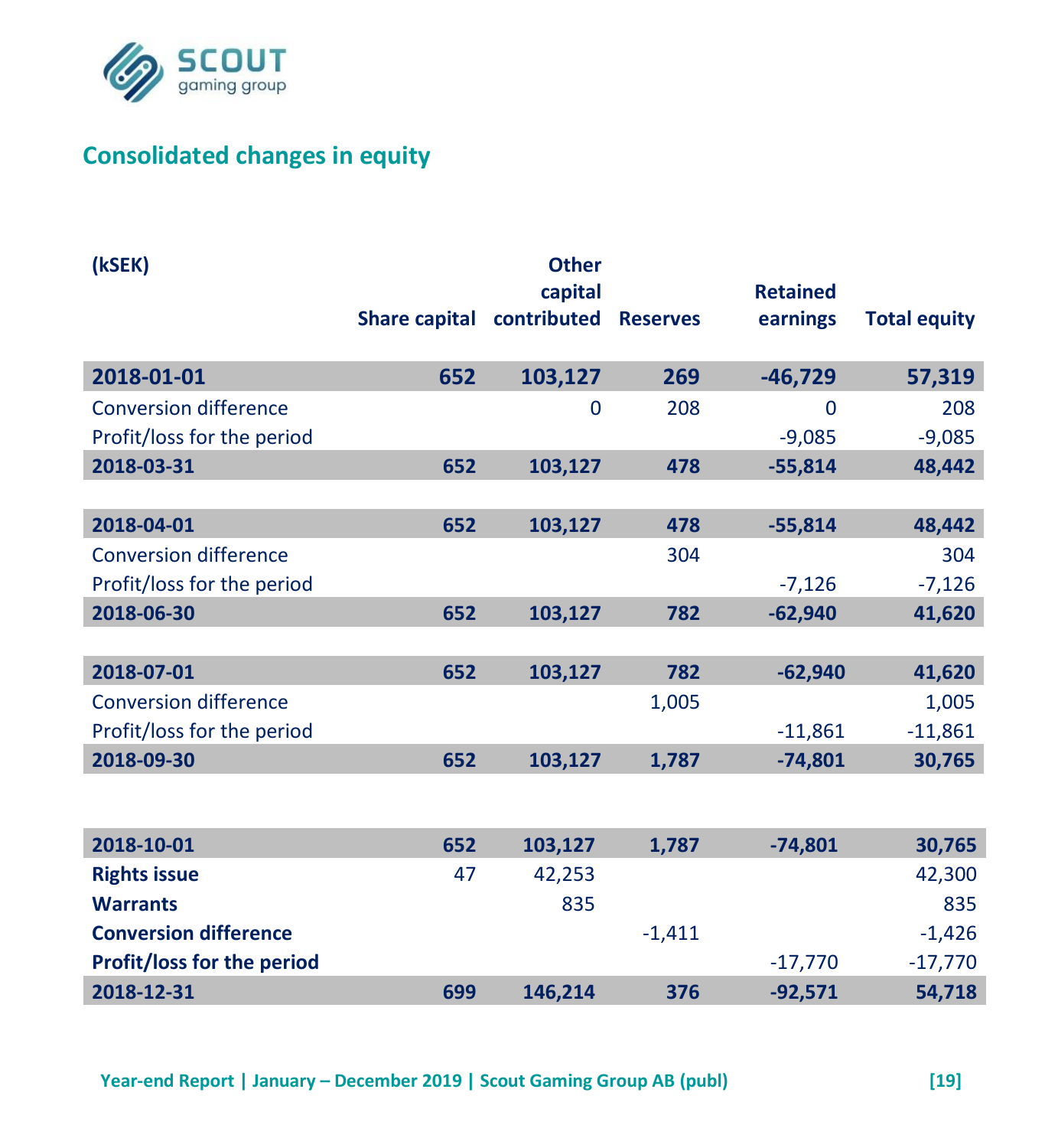

| 2019-01-01                        | 699 | 146,214 | 376      | $-92,571$  | 54,718    |
|-----------------------------------|-----|---------|----------|------------|-----------|
| <b>Revaluation of conversion</b>  |     |         |          |            |           |
| difference                        |     |         | $-1,988$ | 1,988      |           |
| <b>Conversion difference</b>      |     |         | 437      |            | 437       |
| Profit/loss for the period        |     |         |          | $-16,102$  | $-16,102$ |
| 2019-03-31                        | 699 | 146,214 | $-1,175$ | $-106,685$ | 39,053    |
|                                   |     |         |          |            |           |
| 2019-03-31                        | 699 | 146,214 | $-1,175$ | $-106,685$ | 39,053    |
| <b>Rights issue</b>               |     | 26,888  |          |            | 26,888    |
| <b>Conversion difference</b>      |     |         | $-750$   |            | $-750$    |
| Profit/loss for the period        |     |         |          | $-13,339$  | $-13,339$ |
| 2019-06-30                        | 699 | 173,102 | $-1,925$ | $-120,024$ | 51,852    |
|                                   |     |         |          |            |           |
|                                   |     |         |          |            |           |
| 2019-07-01                        | 699 | 173,102 | $-1,925$ | $-120,024$ | 51,852    |
| <b>Rights issue</b>               | 66  | $-66$   |          |            |           |
| Fee for rights issue              |     | $-20$   |          |            | $-20$     |
| <b>Conversion difference</b>      |     |         | $-1,104$ |            | $-1,104$  |
| <b>Profit/loss for the period</b> |     |         |          | $-9,471$   | $-9,471$  |
| 2019-09-30                        | 765 | 173,016 | $-3,029$ | $-129.495$ | 41,257    |
|                                   |     |         |          |            |           |
| 2019-10-01                        | 765 | 173,016 | $-3,029$ | $-129,495$ | 41,257    |
| <b>Rights issue</b>               |     | $-58$   |          |            | -58       |
| <b>Conversion difference</b>      |     |         | 1,749    |            | 1,749     |
| <b>Profit/loss for the period</b> |     |         |          | $-13,254$  | $-13,254$ |
| 2019-12-31                        | 765 | 172,958 | $-1,281$ | $-142,749$ | 29,694    |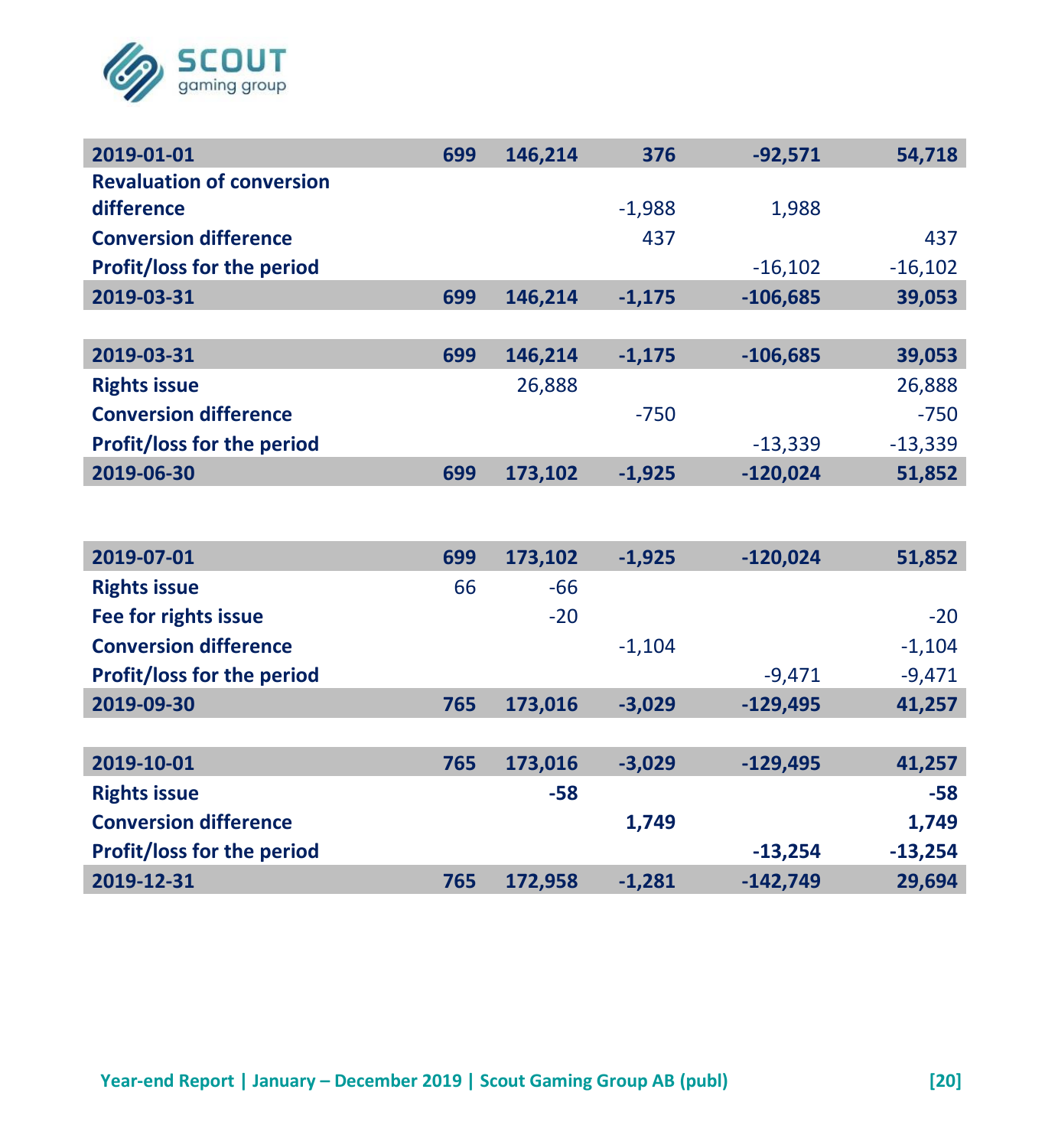

# **Consolidated statement of cash flows**

| Group (kSEK)                                 | <b>Oct-Dec</b> | <b>Oct-Dec</b> | Jan-Dec   | Jan-Dec   |
|----------------------------------------------|----------------|----------------|-----------|-----------|
|                                              | 2019           | 2018           | 2019      | 2018      |
| Operating profit                             | $-13,266$      | $-17,792$      | $-52,232$ | $-45,931$ |
| Adjustment for items not included in cash    |                |                |           |           |
| flows:                                       |                |                |           |           |
| Depreciation, amortization and impairments   | 2,751          | 1,858          | 10,058    | 8,219     |
| Other non-cashflow items                     | 2865           | 231            | $-568$    | 231       |
| Tax paid                                     | $\mathbf 0$    | $-46$          | 0         | $-1$      |
| Cash flows from operating activities before  |                |                |           |           |
| change in working capital                    | $-7,651$       | $-15,750$      | $-42,741$ | $-37,482$ |
|                                              |                |                |           |           |
| Changes in working capital                   | 5,018          | 4,545          | $-1,530$  | $-3732$   |
| <b>Cash flows from operating activities</b>  |                |                | $-44,271$ | $-41214$  |
|                                              | $-2,633$       | $-11,205$      |           |           |
|                                              |                |                |           |           |
| Capitalized intangible assets                | $-2,969$       | $-604$         | $-8,039$  | $-3934$   |
| Acquisition of intangible assets             | 1              | $-261$         | $-194$    | $-837$    |
| Change in non-current receivables            | $-22$          | $-5$           | 14        | 86        |
| <b>Cash flows from investing activities</b>  | $-2.946$       | $-870$         | $-8,218$  | $-4,685$  |
|                                              |                |                |           |           |
| <b>Warrants</b>                              | 0              | $-82$          | $\Omega$  | 835       |
| Rights issue, after transaction costs        | $-58$          | 42,300         | 26,810    | 42,300    |
| <b>Cash flows from financing activities</b>  | $-58$          | 42,218         | 26,810    | 43,135    |
|                                              |                |                |           |           |
| Cash flow for the period                     | $-5,637$       | 30,143         | $-25,679$ | $-2,764$  |
| Cash and cash equivalents at start of period | 27,952         | 17,436         | 46,554    | 49,853    |
| <b>Exchange rate differences</b>             | $-842$         | $-1026$        | 598       | $-536$    |
| Cash and cash equivalents at end of period   | 21,473         | 46,553         | 21,473    | 46,553    |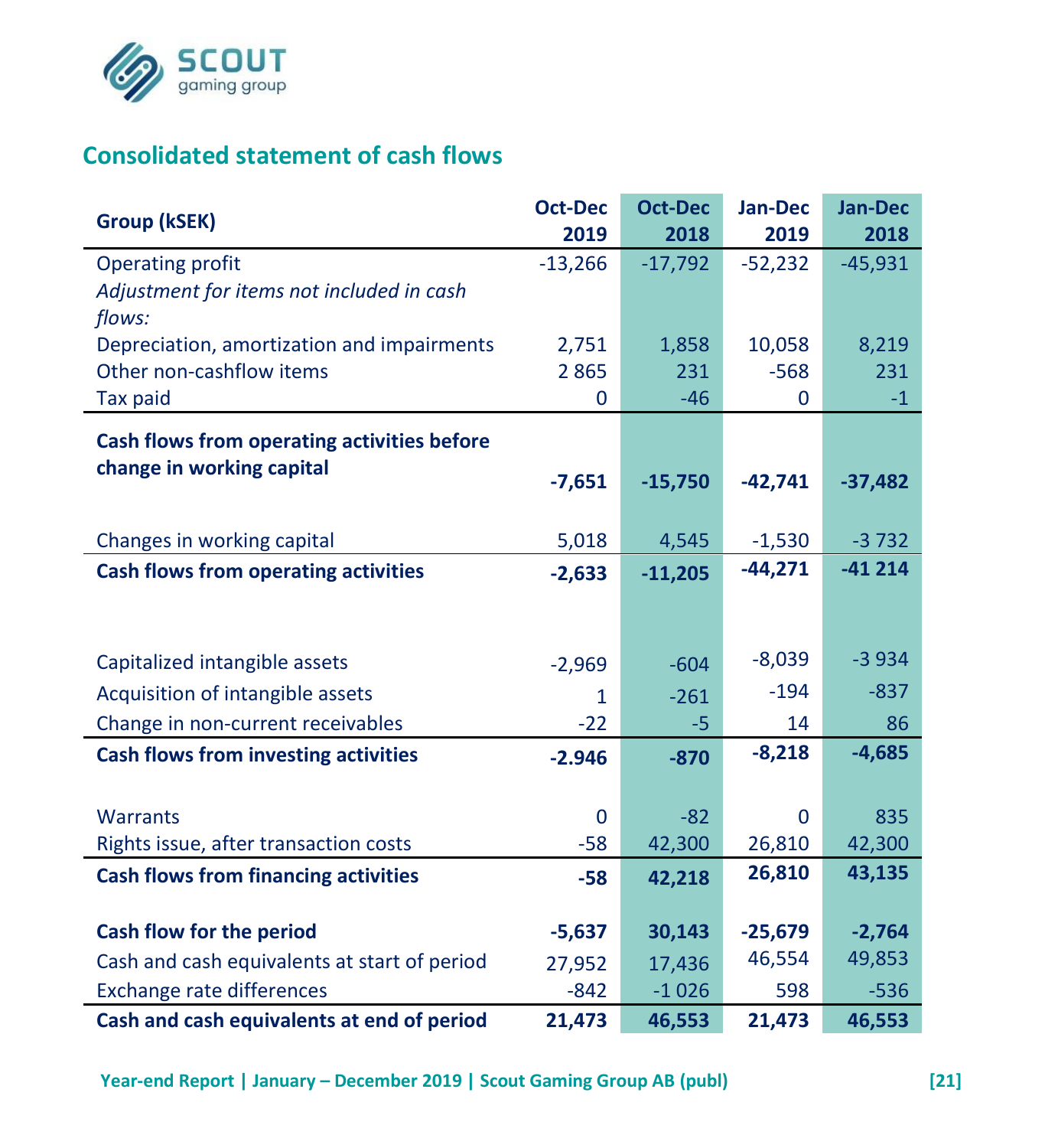

## **Condensed Parent Company income statement**

**Scout Gaming Group AB (publ) 559119-1316**

|                              |                |                | <b>Full</b> | Full      |
|------------------------------|----------------|----------------|-------------|-----------|
| <b>Parent Company income</b> | <b>Oct-Dec</b> | <b>Oct-Dec</b> | year        | year      |
| statement (kSEK)             | 2019           | 2018           | 2019        | 2018      |
|                              |                |                |             |           |
| <b>Revenues</b>              | 1,275          | 1,275          | 5,100       | 5,100     |
|                              |                |                |             |           |
| Personnel expenses           | $-1,335$       | $-5040$        | $-8,958$    | $-9,462$  |
| Other external expenses      | $-569$         | $-3452$        | $-3,815$    | $-6,127$  |
| Depreciation, amortization   |                |                |             |           |
| and impairment of PPE        | -8             | -9             | $-30$       | 0         |
| <b>Total expenses</b>        | $-1,912$       | $-8,501$       | $-12,803$   | $-15,599$ |
|                              |                |                |             |           |
| <b>Operating profit</b>      | $-637$         | $-7,226$       | $-7,703$    | $-10,499$ |
|                              |                |                |             |           |
| <b>Financial items</b>       | 1,324          | 1,398          | 4,162       | 1,714     |
| <b>Profit before tax</b>     | 687            | $-5,828$       | $-3,541$    | $-8,785$  |
|                              |                |                |             |           |
| <b>Net profit</b>            | 687            | $-5,828$       | $-3,541$    | $-8,785$  |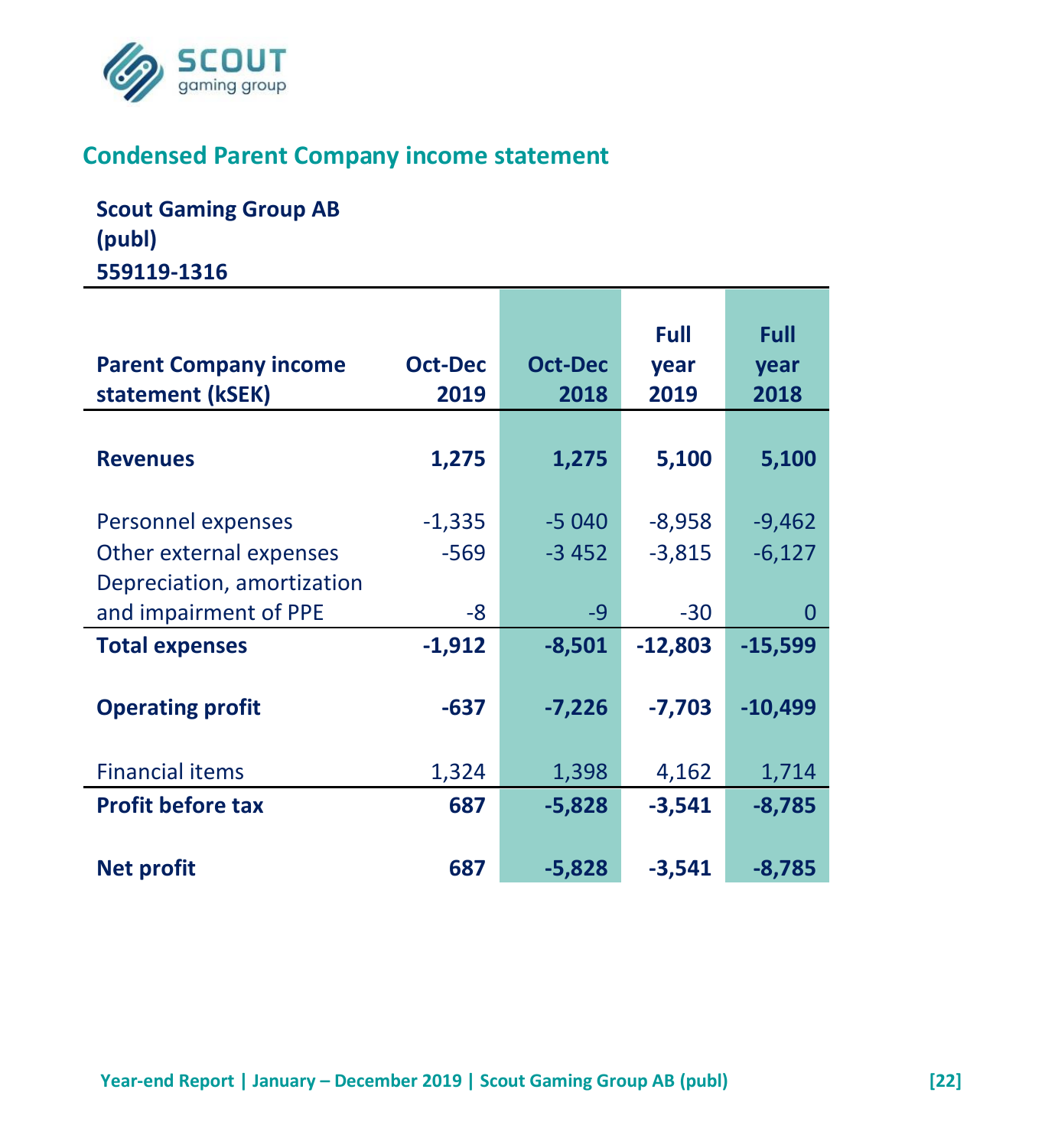

# **Condensed Parent Company balance sheet**

| Parent company balance sheet (kSEK)    | 2019-12-31 | 2018-12-31 |
|----------------------------------------|------------|------------|
| <b>Assets</b>                          |            |            |
| Property, plant and equipment          | 57         | 140        |
| <b>Financial assets</b>                | 105,916    | 73,014     |
| <b>Total non-current assets</b>        | 105,973    | 73,154     |
| Accounts receivable                    | 131        | 1          |
| Prepaid expenses and accrued<br>income | 28         | 319        |
| Cash and cash equivalents              | 6,421      | 18,234     |
| <b>Total current assets</b>            | 6,599      | 18,554     |
| <b>TOTAL ASSETS</b>                    | 112,572    | 91,708     |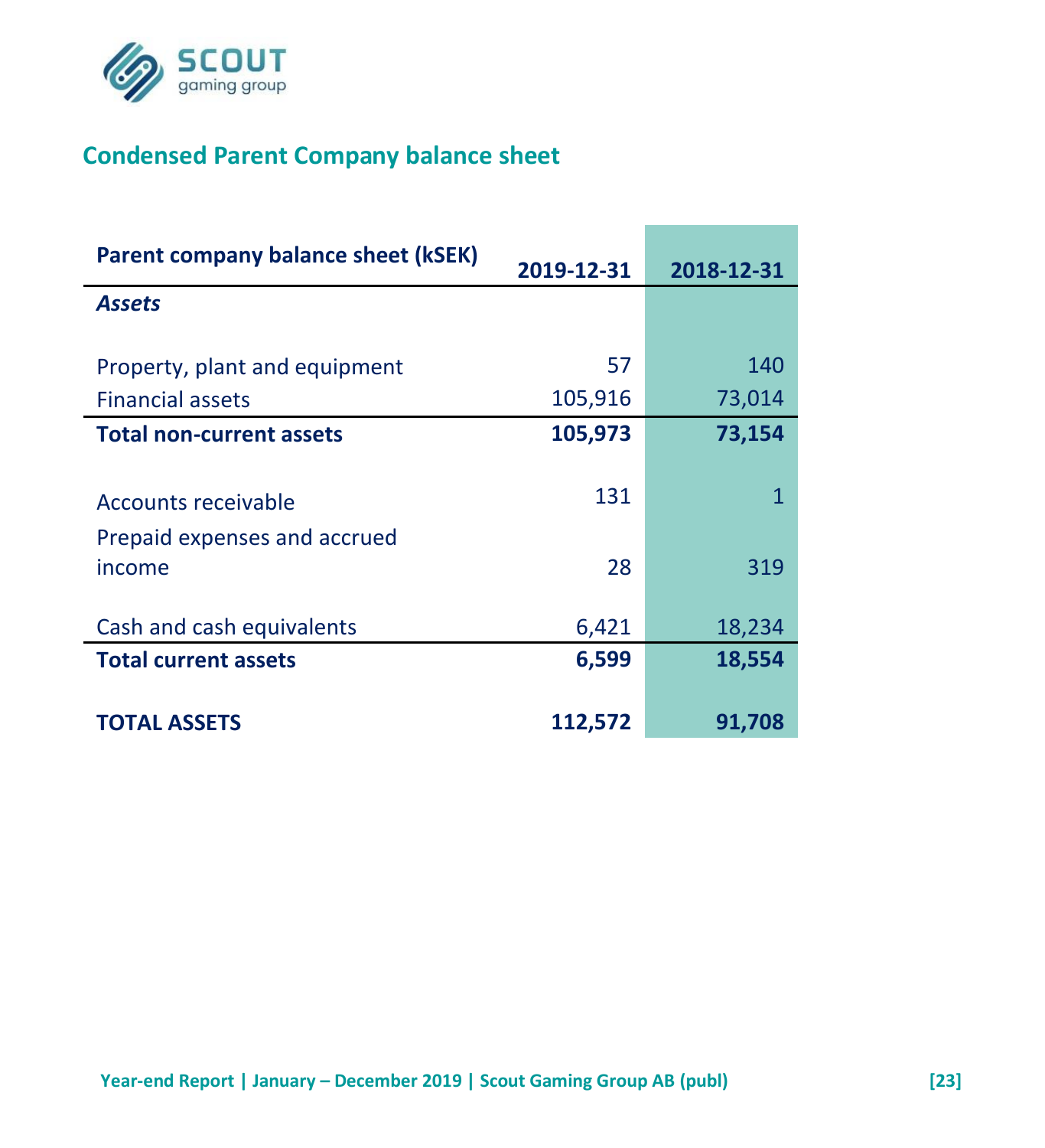

## *Equity and liabilities*

| Share capital                          | 765       | 699       |
|----------------------------------------|-----------|-----------|
| Other contributed capital              | 129,003   | 102,258   |
| Retained earnings excluding profit for |           |           |
| the period                             | $-18,782$ | $-15,259$ |
| <b>Total equity</b>                    | 110,985   | 87,698    |
|                                        |           |           |
| Accounts payable                       | 222       | 2,042     |
| <b>Tax liabilities</b>                 | 444       | 200       |
| Other current liabilities              | 267       | 244       |
| Accrued expenses and prepaid           |           |           |
| incomes                                | 653       | 1,523     |
| <b>Total current liabilities</b>       | 1,586     | 4,009     |
|                                        |           |           |
| TOTAL EQUITY AND LIABILITIES           | 112,572   | 91,708    |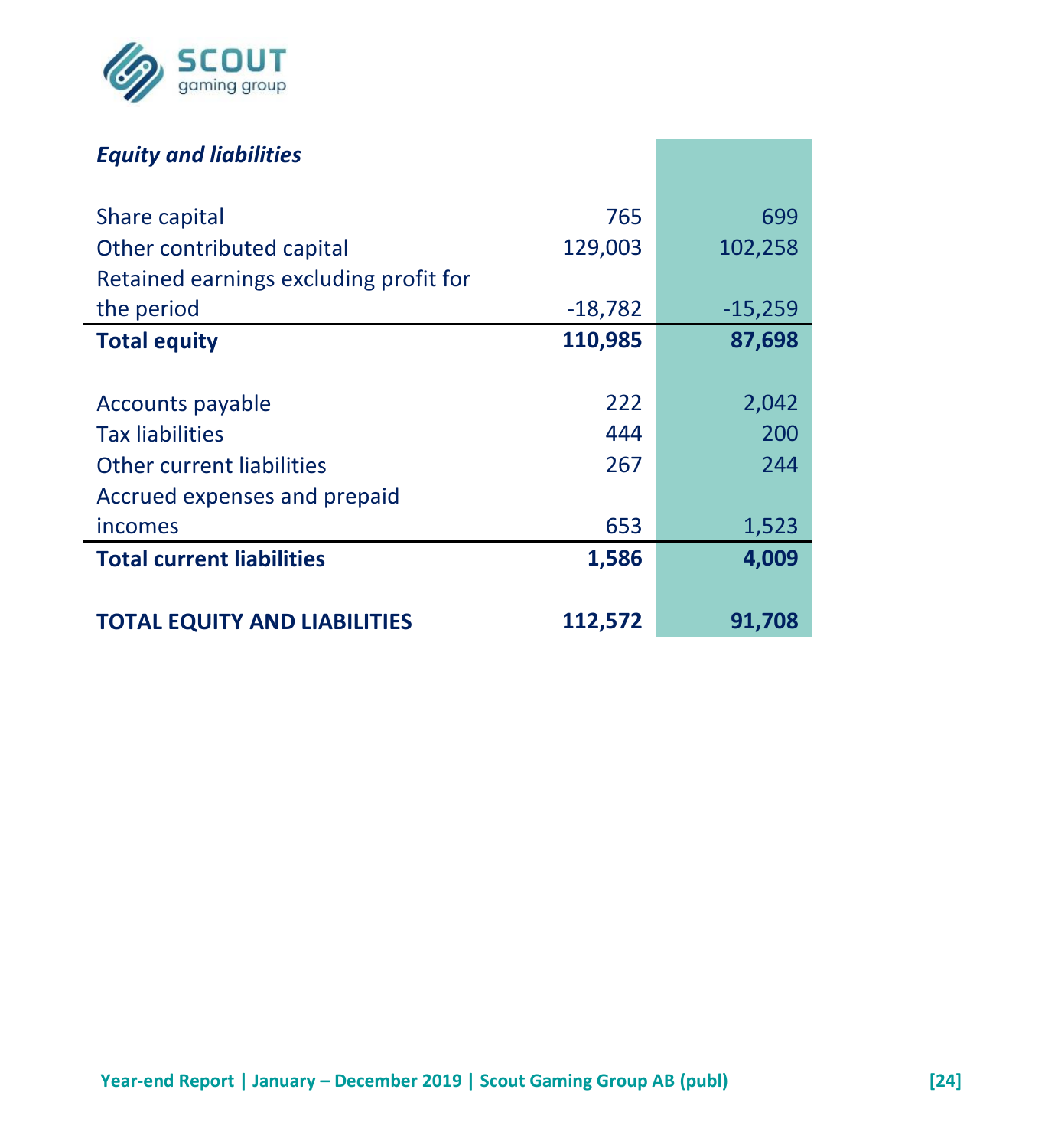

#### **SIGNATURES AND ASSURANCE**

This Year-end Report has not been subject to review by the Company's auditor. The Board of Directors and the Chief Executive Officer offer their assurance that this Interim Report gives a true and fair view of the Group's and Parent Company's operations, financial position and results of operations and describes the significant risks and uncertainties facing the Group and Parent Company.

Stockholm, 28 February 2020

| Jorgen Ragnarsson, Member | Rolf Blom, Chairman       |
|---------------------------|---------------------------|
| Atle Sundal, Member       | Andreas Ternstrom, CEO    |
| Anders Enochsson, Member  | Carla Maree Vella, Member |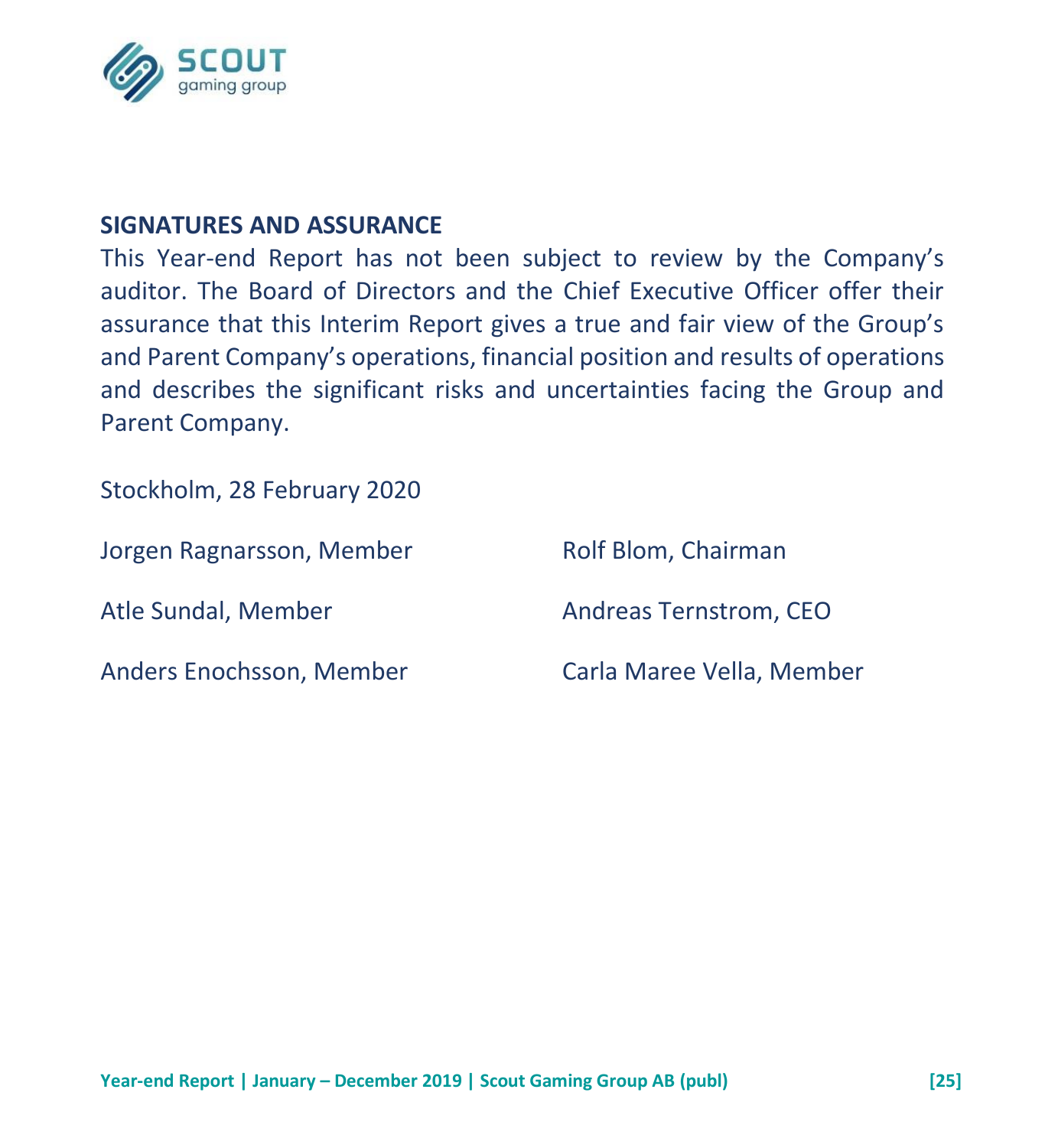

For additional information please contact CFO & IR, Billy Degerfeldt, +46 70 758 16 68, [billy.degerfeldt@scoutgaminggroup.com.](mailto:billy.degerfeldt@scoutgaminggroup.com)

Scout Gaming Group AB (publ) E-mail: ir@scoutgaminggroup.com Kaptensgatan 6. Web: www.scoutgaminggroup.com. 114 57 Stockholm. Corporate identity number: 559119-1316

This year-end report is information that is mandatory for Scout Gaming Group to make public pursuant to the EU Market Abuse Regulation. The information was submitted for publication, through the agency of the contact person set out above, at 08:00 CET on 28 February 2020.

### **Information about Nasdaq First North Growth Market**

Nasdaq First North Growth Market ("First North") is an alternative marketplace operated by the constituent exchanges of Nasdaq Stockholm. It does not have the same legal status as a regulated marketplace. Companies quoted on First North are subject to First North's rules, rather than the legal requirements set for trading on a regulated marketplace. An investment in a company trading on First North implies higher risk than one in a listed company. Companies must apply to the exchange and gain approval before trading on First North can commence. A Certified Adviser guides the company through the listing process and also ensures that the company continuously satisfies First North's standards. Redeye AB is Scout Gaming's Certified Adviser. Contact details: Certifiedadviser@redeye.se, +46 (0)8 121 576 90.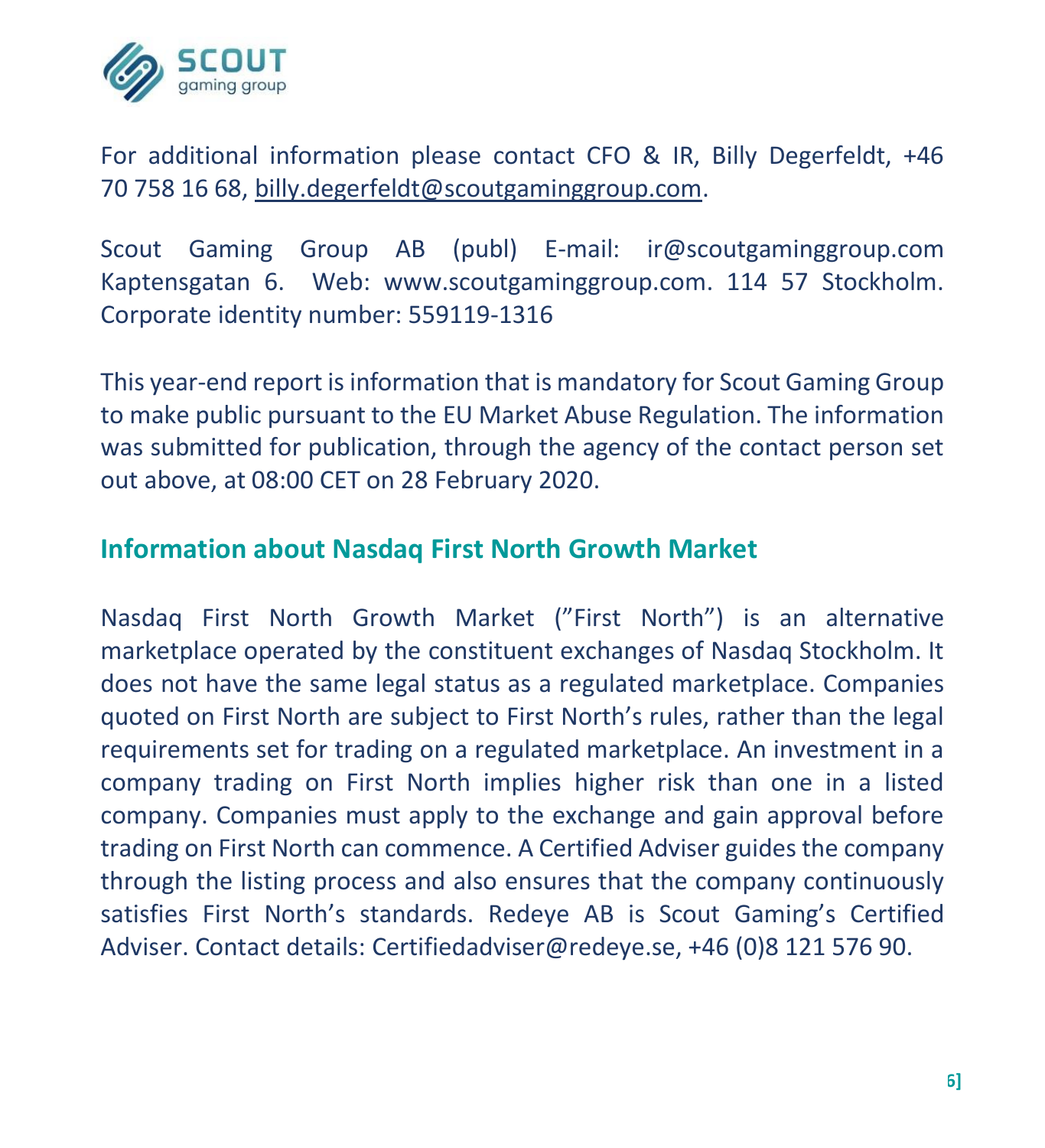

## **Definitions**

Revenue - Revenue for the current period

Revenue growth - Revenue for the current period through Revenue for the same period last year

EBITDA - Operating profit before depreciation and amortization

EBITDA margin - EBITDA as a percentage of Revenue

Operating profit - Consolidated operating profit for the period

Operating margin - Group operating profit as a percentage of revenue

Number of shares at the end of the period - The number of shares outstanding at the end of the period.

Average number of shares - Opening number of shares for the period added with outstanding number of shares divided by 2

Number of employees at the end of the period - Number of employees in the Group at the end of the period, including contract employees in Ukraine

Earnings per share - Profit after tax divided by the average number of shares during the period

Equity per share - Equity divided by the number of outstanding shares during the period